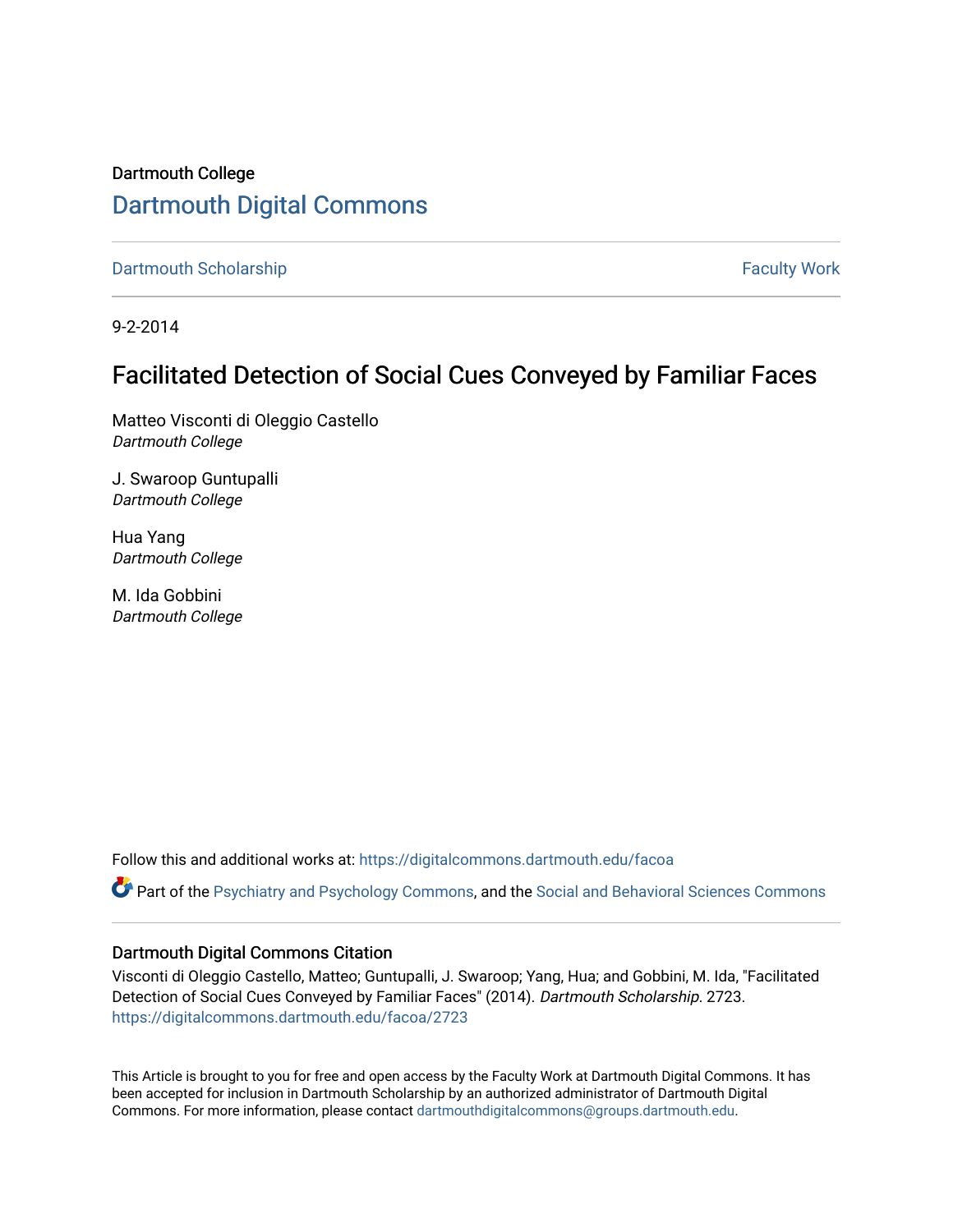

# [Facilitated detection of social cues conveyed by familiar](http://www.frontiersin.org/journal/10.3389/fnhum.2014.00678/abstract) faces

## *[Matteo Visconti di Oleggio Castello](http://community.frontiersin.org/people/u/165979)1†, [J. Swaroop Guntupalli](http://community.frontiersin.org/people/u/170574) 1†, [Hua Yang1](http://community.frontiersin.org/people/u/171088) and [M. Ida Gobbini](http://community.frontiersin.org/people/u/18379) 1,2\**

*<sup>1</sup> Department of Psychological and Brain Sciences, Dartmouth College, Hanover, NH, USA*

*<sup>2</sup> Department of Medicina Specialistica, Diagnostica e Sperimentale (DIMES), Medical School, University of Bologna, Italy*

#### *Edited by:*

*Aina Puce, Indiana University, USA*

#### *Reviewed by:*

*Joseph Allen Harris, Otto-von-Guericke Universität Magdeburg, Germany Bozana Meinhardt-Injac, Johannes Gutenberg University Mainz, Germany*

#### *\*Correspondence:*

*M. Ida Gobbini, DIMES at the Medical School, University of Bologna, Viale C. Berti-Pichat 5, 40126 Bologna, Italy e-mail: [mariaida.gobbini@unibo.it;](mailto:mariaida.gobbini@unibo.it) maria.i.gobbini@dartmouth.edu*

*†These authors have contributed equally to this work.*

Recognition of the identity of familiar faces in conditions with poor visibility or over large changes in head angle, lighting and partial occlusion is far more accurate than recognition of unfamiliar faces in similar conditions. Here we used a visual search paradigm to test if one class of social cues transmitted by faces—direction of another's attention as conveyed by gaze direction and head orientation—is perceived more rapidly in personally familiar faces than in unfamiliar faces. We found a strong effect of familiarity on the detection of these social cues, suggesting that the times to process these signals in familiar faces are markedly faster than the corresponding processing times for unfamiliar faces. In the light of these new data, hypotheses on the organization of the visual system for processing faces are formulated and discussed.

**Keywords: face perception, familiar face recognition, attention, visual search, eye gaze, head angle, social cognition**

## **INTRODUCTION**

In previous work we have proposed that recognition of familiar faces is based on activation of a distributed network of areas including the theory of mind areas and areas involved in the emotional response [\(Gobbini et al., 2004](#page-10-0); [Leibenluft et al.,](#page-10-1) [2004](#page-10-1); [Gobbini and Haxby](#page-10-2), [2006](#page-10-2), [2007](#page-10-3); [Gobbini, 2010\)](#page-10-4). In this manuscript we present new data in the context of a series of psychophysical experiments that focus on visual processing of familiar faces.

We are constantly exposed to faces and face perception is extremely efficient and quick. Even in the context of disrupted visual awareness through various forms of masking and interocular suppression, faces seem to be detected and processed by the visual system more so than other categories of stimuli. For example, upright faces break through interocular suppression one-half second faster than do inverted faces, indicating that the upright facial configuration is processed even when the subject is unaware of the image [\(Jiang et al.](#page-10-5), [2007;](#page-10-5) [Yang et al., 2007;](#page-11-0) [Zhou et al.,](#page-11-1) [2010](#page-11-1)). Social cues such as facial expressions, head direction, and eye gaze direction also appear to be processed when the subject is unaware of the face image, as evidenced by faster breakthrough of interocular suppression by faces with fearful expressions, faces presented in full-frontal view, and faces with eye gaze directed at the viewer [\(Jiang and He, 2006](#page-10-6); [Yang et al.](#page-11-0), [2007](#page-11-0); [Stein et al.](#page-11-2), [2011;](#page-11-2) [Gobbini et al., 2013a\)](#page-10-7). Neural response to masked or suppressed faces with fearful expression has been reported in the amygdala suggesting the possibility of a subcortical pathway for fast processi[ng of socially relevant stimuli](#page-11-3) [\(Morris et al.](#page-10-8)[,](#page-11-3) [1998](#page-10-8)[;](#page-11-3) Whalen et al., [1998;](#page-11-3) [Williams et al., 2004;](#page-11-4) and for review see Tamietto

and de Gelder, [2010](#page-11-5); but see also [Pessoa and Adolphs, 2010;](#page-10-9) and [Valdés-Sosa et al.](#page-11-6), [2011\)](#page-11-6).

Measurement of saccadic reaction has shown that we can detect a face as fast as 100 ms after stimulus onset [\(Crouzet et al.,](#page-9-0) [2010](#page-9-0)). Some research supports the idea that faces, as colors, shapes or orientation might be processed pre-attentively (according to the [definition of parallel processing proposed by](#page-11-7) Treisman and Gelade, [1980](#page-11-7)), in an automatic way [\(Hershler and Hochstein,](#page-10-10) [2005](#page-10-10) but see also [VanRullen, 2006\)](#page-11-8). Interestingly, the first facespecific evoked potential has been consistently reported at around 170 ms post-[stimulus](#page-9-2) [\(Bentin et al.](#page-9-1)[,](#page-9-2) [1996;](#page-9-1) [Puce et al.](#page-10-11)[,](#page-9-2) [1999](#page-10-11)[;](#page-9-2) Eimer and Holmes, [2002](#page-9-2)) raising the question of which aspect and what level of processing at short latencies (before the N170) is performed to enable rapid face detection.

A[ccording to our functional model on face perception \(](#page-10-12)Haxby et al., [2000,](#page-10-12) [2002](#page-10-13)) the encoding of the structural aspect of a face that affords recognition of identity is performed by a distinct pathway as compared to the one that is involved with perception of facial movements and, more generally, biological motion [\(Allison et al.](#page-9-3), [2000](#page-9-3); [O'Toole et al., 2002;](#page-10-14) [Winston et al., 2004;](#page-11-9) [Gobbini et al.](#page-10-15), [2007](#page-10-15), [2011;](#page-10-16) [Pitcher et al.](#page-10-17), [2012\)](#page-10-17). While the ventral temporal pathway, in particular the fusiform gyrus seems to be involved in recognition of the unchangeable aspect of a face, the posterior superior temporal sulcus (pSTS) seems to be involved with perception of the changeable aspects of a face. The STS also seems to be involved in detecting other people's direction of attention. Neurons in the anterior temporal cortex of the monkey are tuned to direction of others' social attention cues, such as head orientation, eye gaze and body movements [\(Perrett et al., 1985](#page-10-18)).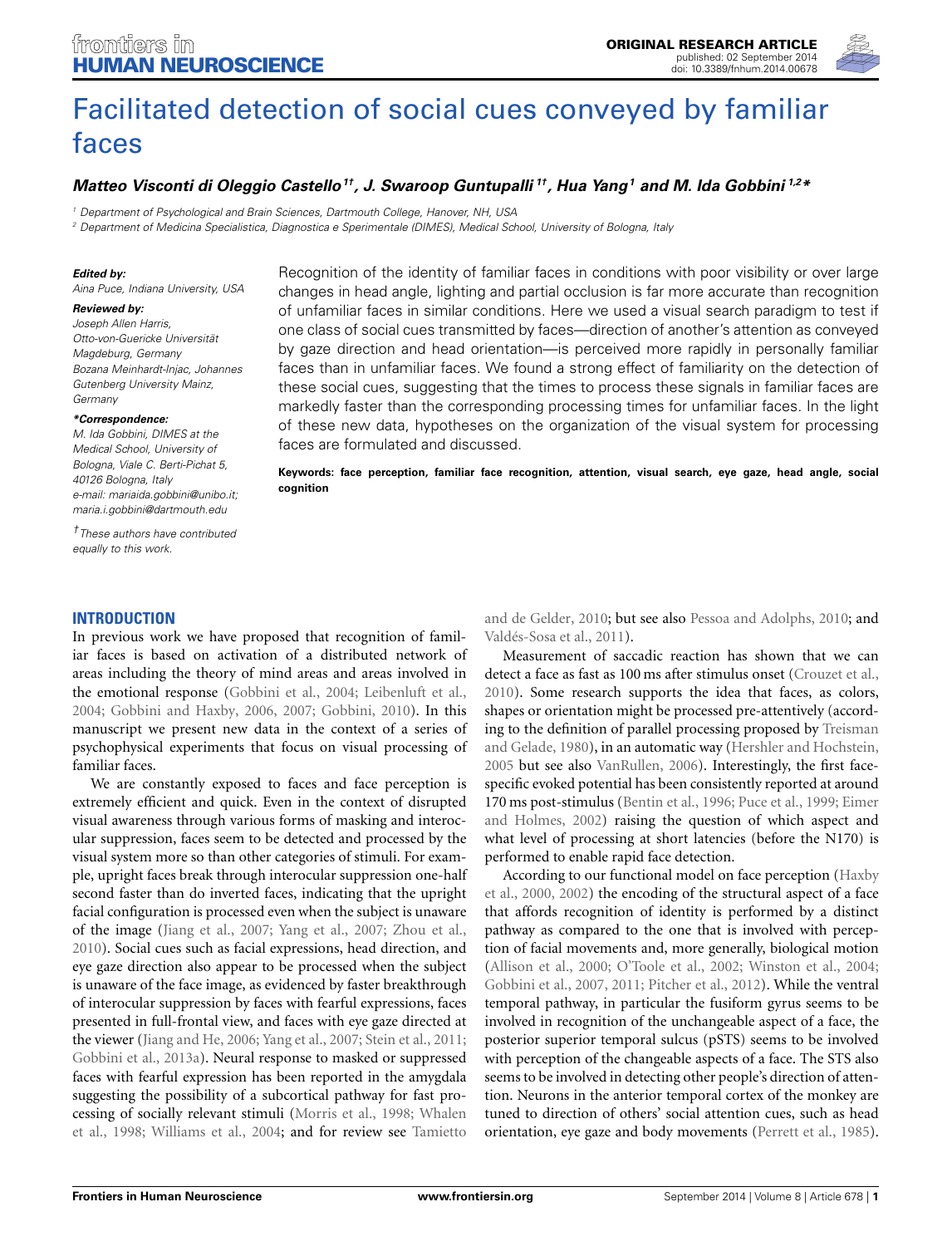In humans, fMRI has shown specific regions such as the posterior and anterior superior temporal sulcus, the fusiform gyrus, the medial prefrontal cortex, preferentially engaged by eye gaze and head turns highlighting how dedicated neuronal population are involved in processing relevant social cues [\(Hoffman and Haxby,](#page-10-19) [2000](#page-10-19); [Pageler et al.](#page-10-20), [2003;](#page-10-20) [Pelphrey et al.](#page-10-21), [2003](#page-10-21); [Engell and Haxby,](#page-9-4) [2007](#page-9-4); [Schweinberger et al., 2007;](#page-11-10) [Carlin et al., 2012;](#page-9-5) and for a review [Senju and Johnson, 2009](#page-11-11)).

We have shown that personally familiar faces are detected more efficiently than are faces of strangers in conditions in which attentional resources are reduced and in which faces are rendered subjectively invisible [\(Gobbini et al., 2013b\)](#page-10-22). Visual search paradigms used by others have reported faster detection of familiar faces in a visual search paradigm [\(Tong and Nakayama, 1999;](#page-11-12) see also [Deuve et al.](#page-9-6), [2009\)](#page-9-6) and showed that detecting a specific identity i[nvolves a serial search with no pop-out. In](#page-11-12) Tong and Nakayama [\(1999\)](#page-11-12), detection of one's own face or a familiar face was faster than detection of unfamiliar faces with a smaller effect of familiarity on search speed that was not significant in one experiment and less than half of the effect on detection speed in a second experiment.

With the present experiment we tested whether social cues, which are supposedly processed by a distinct pathway from that for identity, are detected more efficiently if conveyed by familiar faces. We predicted that the familiarity of a face affects not only the visual representation of invariant aspects for identification, but also the perception of subtle changes that can signal an internal state, such as direction of attention. The extensive expertise with a familiar face might result in efficient processing that is independent of capture of attention. We used a visual search paradigm in which the task is to detect a target with a specified direction of attention—toward or away from the viewer—as conveyed by the gaze direction or head angle of personally familiar or unfamiliar. Importantly, all distractors on target present trials were unfamiliar faces to avoid confounding the effect of faster processing of the target social cue in a familiar face from attentional capture by the familiar face—an effect that would lead to biasing search to check the familiar face containing the target feature earlier than the distractor faces (such a confound muddied the interpretation of results in [Buttle and Raymond,](#page-9-7) [2003](#page-9-7)). If distractors are familiar faces, a shallower slope for the effect of set size on reaction time (response time vs. set size function, RSF) could be due to faster processing of the familiar face distractors rather than to attentional biasing of a serial search, as was the case in [Persike et al.](#page-10-23) [\(2013](#page-10-23)). Thus, in our paradigm an effect of the familiarity of the face with the target feature on the RSF would indicate attentional capture unconfounded by faster processing of distractors. Conversely, an effect of familiarity on target social cue detection independent of an effect on RSF would indicate faster processing in familiar faces independent of attentional capture. Results showed no effect of the familiarity of the target face on the RSF, indicating that the main effect of familiarity on reaction time that was constant across set sizes was due to faster processing of only the target stimulus, not to altered processing of distractors or to an attention-driven bias to process familiar target stimuli earlier in a visual search.

Thus, our results confirm our prediction. Two facial cues for others' direction of attention—gaze direction and head angle are detected much faster if the faces are personally familiar, corroborating our previous findings on facilitated detection of personally familiar faces under conditions of lack of awareness and reduced attentional resources [\(Gobbini et al.](#page-10-22), [2013b](#page-10-22)). These results suggest that the learned representation involves more than invariant features for identifying familiar individuals but also changeable features for social communication.

## **METHODS**

## **PARTICIPANTS**

Two sets of four friends (three females, five males) participated in the experiment. As a criterion for familiarity, we chose friends that had extensive interaction with each other for more than a year before the experiment. They were recruited from the Dartmouth College community. Their pictures were taken in different head and gaze orientations to be used as stimuli in the experiment. To ensure that all the stimuli were equal in terms of image quality, we took the pictures in a photo studio with identical lighting and camera placement and settings. Subjects were reimbursed for their participation; all gave written informed consent to use their pictures and to participate in the experiment. The experiment was approved by the local IRB committee.

#### **STIMULI**

For each subject we created three sets of images: target familiar faces (three identities), target unknown faces (three identities), and distractor unknown faces (five identities). Three target unknown individuals were pseudo-randomly sampled from a set of eight identities (four females). Five different identities were used as distractors. Images of the distractor face identities were never used as targets. The pictures of the eight unfamiliar individuals had been previously taken at the University of Vermont with the same lighting, camera placement and settings used for the friends.

Images were cropped, resized to  $150 \times 150$  pixels, and then grayscaled using ImageMagick (version 6.8.7-7 Q16, x86\_64, 2013-11-27) on Mac OS X 10.9.2. The average pixel intensity of each image (ranging from 0 to 255) was set to 128 with a standard deviation of 40 using the SHINE toolbox (function *lum-Match*) [\(Willenbockel et al., 2010](#page-11-13)) in MATLAB (version 8.1.0.604, R2013a).

## **EXPERIMENTAL SETUP**

The experiment was run on an Apple MacPro 1,1, display Apple Cinema HD  $(23'')$  set at a resolution of  $1280 \times 800$  pixels with a 60 Hz refresh rate, using Psychtoolbox (version 3.0.8) [\(Brainard](#page-9-8), [1997](#page-9-8); [Pelli, 1997](#page-10-24); [Kleiner et al., 2007](#page-10-25)) in MATLAB (version 7.8.0.347, R2009a).

Before the actual experiment, subjects practiced the task with a set of unrelated images. They sat at a distance of approximately 80 cm from the screen (eyes to screen) in a dimly lit room. The experiment consisted of four different tasks (see below for a detailed description) divided into four blocks. At the beginning of each block, a visual cue indicated the current task. After two blocks, the script invited the subjects to take a break and let the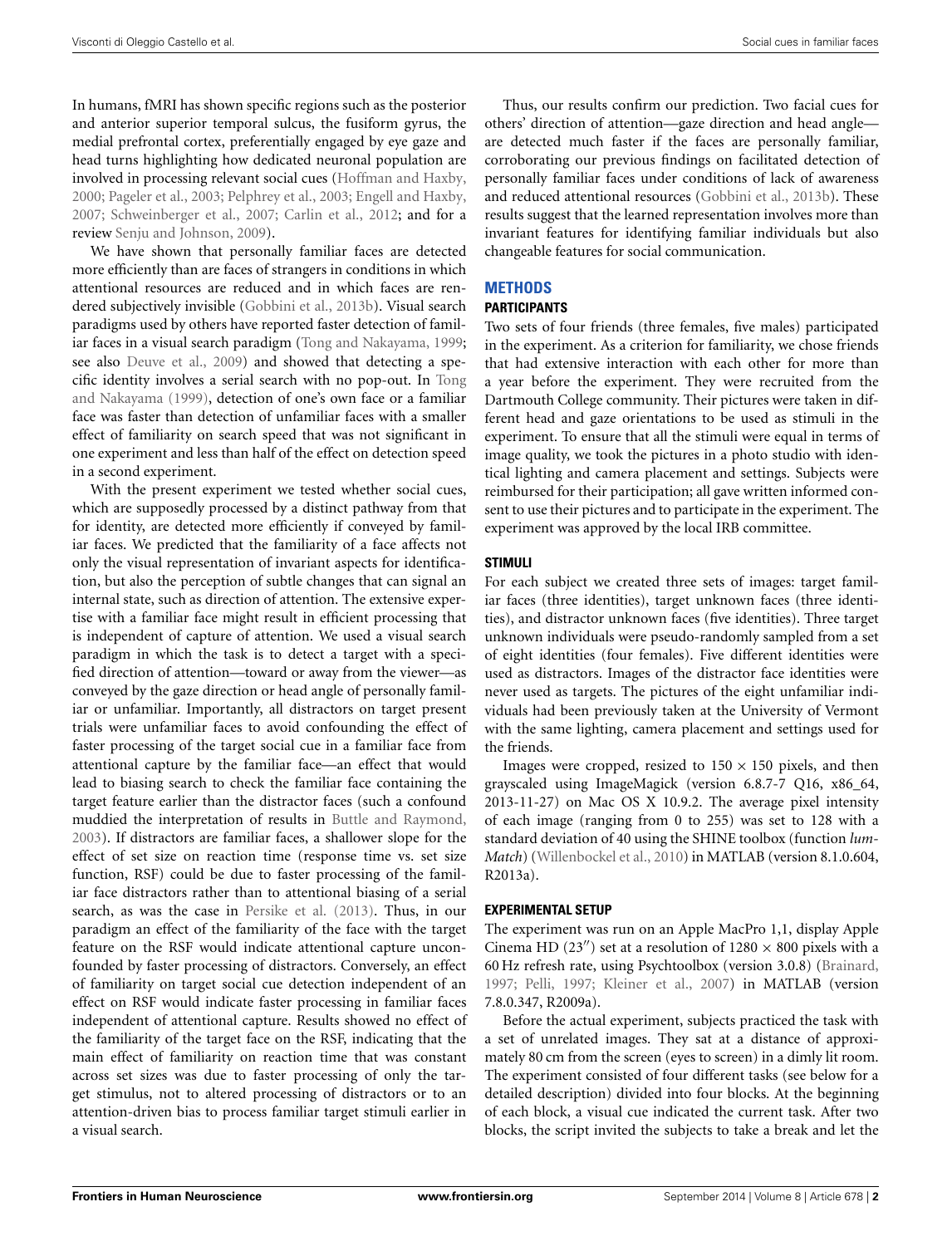experimenter know they completed the first part of the experiment. After this break, the experimenter ran the script for the second part, and subjects completed the last two blocks. The order of the tasks was randomized.

Stimuli were presented on a gray background (pixel intensity set to 128 for all the pixels), and were positioned approximately 6.89◦ from the fixation point. Each stimulus had a retinal size of approximately  $4.08 \times 4.08^\circ$ . Intertrial intervals were randomly jittered from trial to trial, ranging from 800 to 1000 ms, during which subjects were required to maintain fixation on a black cross in the center of the screen. Stimulus presentation ended with the subject's response or after 3000 ms if no response was made. Subjects were not required to maintain fixation during stimulus presentation (**[Figure 1](#page-3-0)**).

#### **TASKS**

Subjects were required to detect a target among a different number of distractors (set of 2 or 4 or 6 stimuli), and had to press the left arrow-key (YES) when they found the target, or the right arrow-key (NO) if the target was absent. They heard a beep if they were wrong or if they took too much time to respond (maximum allowed time of 3 s).

The experiment had four tasks. The first two tasks investigated detection of a target with gaze orientation that differed from



<span id="page-3-0"></span>**FIGURE 1 | Example of trials with different number of stimulus array used in the experiment.** Stimuli were positioned on a circle, separated by 60◦ from each other, making them equidistant from the fixation point and lying on a regular hexagon. Note that for set sizes of two and four there are three possible shapes that the stimuli can create (rotations of 60 and 120° of the shape depicted here), which were randomly chosen from trial to trial. See details in the text.

distractors, controlling for head orientation—all stimuli depicted faces in frontal view. In Task 1 subjects detected a face with gaze directed to the observer among faces with averted gaze. In Task 2 they detected a face with averted gaze among faces with gaze directed to the observer. The other two tasks investigated detection of a target with head orientation that differed from distractors, controlling for gaze orientation—all stimuli depicted faces with gaze directed to the observer. In Task 3 subjects detected a face in full view among faces in profile view (head turned approximately 40◦). In Task 4 subjects detected a face in profile view among faces in full view. The order of the tasks was randomized for each participant.

We manipulated the set size (total number of stimuli on the screen: 2, 4, or 6), the familiarity of the target, and the presence of the target. For all set sizes, the stimuli were positioned on a circle with a radius of 250 px (or 6.89◦ of visual angle) centered on the fixation point, and were positioned on the vertices of a regular hexagon. Thus, all stimuli were equidistant from the fixation point, and the first saccade covered the same distance regardless of the condition. We controlled the position of the stimuli such that the shape they created was always symmetrical with respect to the fixation point (see **[Figure 1](#page-3-0)**). Thus, the total number of possible shapes was 3, 3, and 1 respectively for set sizes of 2, 4, and 6 (for set sizes of 2 and 4, the other possible shapes are rotations of 60 and 120◦ of the shapes in **[Figure 1](#page-3-0)**).

Since we were unable to completely cross the target position and the possible shapes due to time constraints for the experiment, we decided to balance the occurrence of the target in the left and right hemifield, thus avoiding any lateral bias. The shape and the target position were randomly determined for each trial with the constraint that in 50% of the trials the target was on the left side.

The target could be either a familiar or a stranger face. Likewise, on each target absent trial one distractor image was a target face identity (familiar or stranger) with the same gaze and head orientation as the other distractors. Half of target absent trials had a familiar target identity as a distractor, and half had a stranger target identity as a distractor. Thus, the presence of a target identity was not informative on the presence of a target gaze or head orientation.

We also controlled for rightward and leftward orientation of gaze and head angle of targets in Tasks 2 and 4, in which the target had either averted gaze or averted head angle. The orientation of the targets was balanced to the left and right. In Tasks 1 and 3 the orientation of the distractors was similarly balanced. For each trial, all distractors were oriented to one side. Half of the trials had all distractors oriented to the left, and the other half had all distractors oriented to the right.

For each taskwe presented each targetidentity two timesfor each set size, target present or absent, and right- or leftward orientation condition, thus yielding 144 trials per task (Number of target identities  $\times$  2  $\times$  Set size  $\times$  Presence of target  $\times$  Orientation =  $6 \times 2 \times 3 \times 2 \times 2 = 144$ . The trial order was randomized.

## **RESULTS**

We analyzed reaction times for target present and target absent trials separately. **[Table 1](#page-4-0)** shows the Reaction Times (RTs) in ms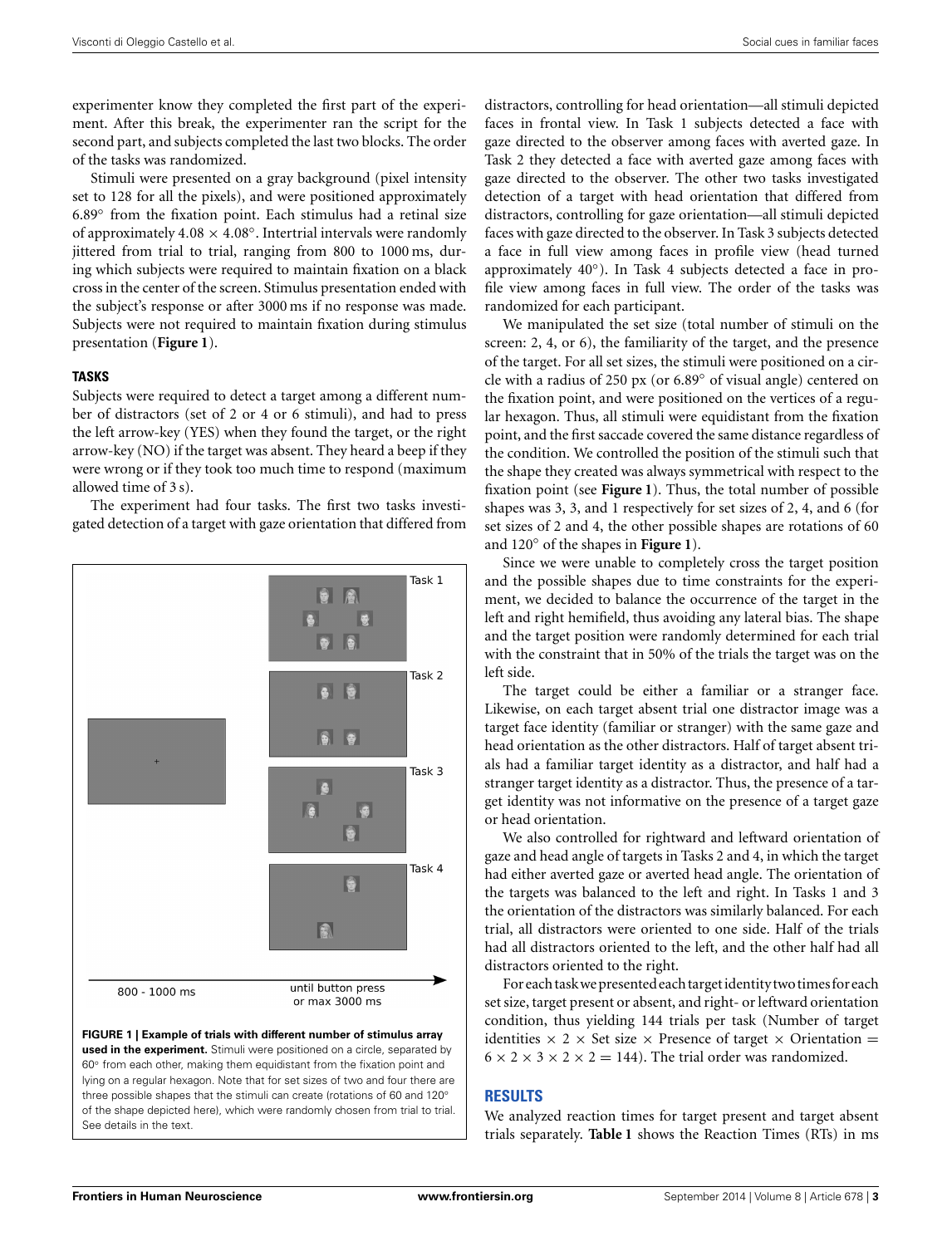and **[Table 2](#page-4-1)** shows mean  $d'$  values and SE for each task and each condition.

Data were analyzed in R (version 3.0.2, [R Core Team, 2013](#page-11-14)) using a Linear Mixed-Effect Model on RTs and *d' v*alues, as implemented in the package *lme4* (version 1.0-6, [Bates et al., 2014](#page-9-9)). The model was then fitted with Maximum-Likelihood estimation. To find the best fitting model, different models were evaluated according to the AIC (Akaike Information Criterion), and tested by means of a log-likelihood ratio test [\(Baayen et al.](#page-9-10), [2008\)](#page-9-10). Once the best model was found, interaction or main fixed effects of this mod[el were also evaluated with a log-likelihood ratio test \(](#page-9-10)Baayen et al., [2008\)](#page-9-10).

Reliability of parameter estimates for main fixed effects and contrasts were evaluated through parametric bootstrapping (10,000 replicates), and then computing 95% basic bootstrap confidence intervals (bCI). Effect sizes for familiarity and 95% bCa confidence intervals (10,000 repetitions) shown in **[Tables 3,](#page-4-2) [4](#page-5-0)** were com[puted using the package](#page-10-26) *bootES* (version 1.01, Kirby and Gerlanc, [2013](#page-10-26)).

#### <span id="page-4-0"></span>**Table 1 | Mean RTs [ms] for each condition and each task, correct responses only.**

|                                                 | <b>Target present</b> |         |                                                | Target absent |         |         |
|-------------------------------------------------|-----------------------|---------|------------------------------------------------|---------------|---------|---------|
|                                                 | $\mathbf{2}$          | 4       | 6                                              | 2             | 4       | 6       |
|                                                 |                       |         | TASK 1: LOOK FOR THE FACE LOOKING AT YOU       |               |         |         |
| Familiar                                        | 841.13                | 989.91  | 1227.41                                        | 942.00        | 1339.49 | 1693.31 |
| Stranger                                        | 911.22                | 1155.24 | 1293.02                                        | 934.42        | 1371.39 | 1767.12 |
| TASK 2: LOOK FOR THE FACE LOOKING AWAY FROM YOU |                       |         |                                                |               |         |         |
| Familiar                                        | 828.95                | 1034.80 | 1139.26                                        | 924.90        | 1328.14 | 1670.04 |
| Stranger                                        | 911.12                | 1135.08 | 1260.31                                        | 920.76        | 1328.76 | 1662.29 |
|                                                 |                       |         | <b>TASK 3: LOOK FOR THE FACE TURNED AT YOU</b> |               |         |         |
| Familiar                                        | 755.27                | 912.25  | 1021.39                                        | 871.81        | 1157.21 | 1487.33 |
| Stranger                                        | 784.89                | 1010.57 | 1210.31                                        | 855.82        | 1180.30 | 1524.27 |
| TASK 4: LOOK FOR THE FACE TURNED AWAY FROM YOU  |                       |         |                                                |               |         |         |
| Familiar                                        | 748.21                | 909.23  | 1048.50                                        | 853.01        | 1060.19 | 1322.26 |
| Stranger                                        | 783.78                | 969.46  | 1051.81                                        | 807.67        | 1118.32 | 1347.78 |
|                                                 |                       |         |                                                |               |         |         |

<span id="page-4-1"></span>**Table 2 | Mean** *d***- values and SE (***N* **= 8, in parenthesis) for each task and condition.**

|          | 2                                               | 4                                               | 6          |
|----------|-------------------------------------------------|-------------------------------------------------|------------|
|          | <b>TASK 1: LOOK FOR THE FACE LOOKING AT YOU</b> |                                                 |            |
| Familiar | 3.25(0.15)                                      | 3.35(0.12)                                      | 3.40(0.09) |
| Stranger | 3.11(0.14)                                      | 2.80(0.20)                                      | 2.66(0.23) |
|          |                                                 | TASK 2: LOOK FOR THE FACE LOOKING AWAY FROM YOU |            |
| Familiar | 3.31(0.22)                                      | 2.78(0.24)                                      | 2.85(0.33) |
| Stranger | 3.14(0.12)                                      | 2.73(0.22)                                      | 2.72(0.21) |
|          | <b>TASK 3: LOOK FOR THE FACE TURNED AT YOU</b>  |                                                 |            |
| Familiar | 3.32(0.10)                                      | 3.25(0.11)                                      | 3.06(0.26) |
| Stranger | 3.10(0.18)                                      | 2.81(0.22)                                      | 2.81(0.21) |
|          |                                                 | TASK 4: LOOK FOR THE FACE TURNED AWAY FROM YOU  |            |
| Familiar | 3.35(0.12)                                      | 3.21(0.22)                                      | 3.10(0.14) |
| Stranger | 3.17(0.20)                                      | 3.10(0.19)                                      | 3.11(0.18) |

## **TARGET PRESENT**

We first created a general model entering main effects of task, set size, and familiarity of the target, and the interaction between set size and familiarity; subjects and target items were entered as random effects with random intercepts and random slopes for familiarity. Then we removed random slopes for familiarity (one at a time) to test whether a parsimonious model could be found. Indeed, we found that removing random slopes for both random effects decreased the AIC, while the  $X^2$  log-likelihood ratio tests were not significant.

The RSF for familiar and unfamiliar targets were not significantly different, as indicated by a non-significant interaction between familiarity and set size  $(X_{(1)}^2 = 1.28, p = 0.26)$ . Consequently, we further simplified the model by removing this interaction effect. Thus, this yielded the best model in terms of AIC with task, set size, and familiarity as main fixed effects, and subjects and target items as random effects with random intercepts.

We found a main effect of familiarity  $(X_{(1)}^2 = 21.07$ ,  $p < 0.0001$ , parameter estimate =  $-83.8$  ms,  $95\%$  bCI: [−115.7, <sup>−</sup>52.1]), set size (X<sup>2</sup> (1) = 385*.*35, *p <* 0*.*0001, parameter estimate = 168.6 ms, bCI: [152.4, 185.1]), and task ( $X_{(3)}^2 = 73.94$ ,

<span id="page-4-2"></span>**Table 3 | Unstandardized effect size [ms] of familiarity for the Target Present condition and Cohen's d effect size of familiarity across set sizes in the four tasks (bCa bias-corrected and accelerated confidence intervals, computed with 10,000 repetitions).**

| Target present: Familiar vs. Stranger           |                  |                     |           |  |  |  |
|-------------------------------------------------|------------------|---------------------|-----------|--|--|--|
| Set size                                        | Effect size [ms] | 95% bCa             | <b>SE</b> |  |  |  |
| TASK 1: LOOK FOR THE FACE LOOKING AT YOU        |                  |                     |           |  |  |  |
| 2                                               | $-72.67$         | $[-149.22, -24.04]$ | 32.85     |  |  |  |
| $\overline{4}$                                  | $-173.35$        | $[-280.29, -88.94]$ | 51.61     |  |  |  |
| 6                                               | $-87.99$         | $[-192.67, 21.81]$  | 59.17     |  |  |  |
| Overall                                         | $-111.34$        | $[-168.95, -58.50]$ | 28.64     |  |  |  |
| Cohen's d                                       | $-0.79$          | $[-1.20, -0.33]$    | 0.23      |  |  |  |
| TASK 2: LOOK FOR THE FACE LOOKING AWAY FROM YOU |                  |                     |           |  |  |  |
| 2                                               | $-82.45$         | $[-141.86, -36.16]$ | 28.47     |  |  |  |
| 4                                               | $-121.38$        | $[-202.10, -61.29]$ | 37.13     |  |  |  |
| 6                                               | $-113.80$        | $[-239.69, 46.90]$  | 76.08     |  |  |  |
| Overall                                         | $-105.87$        | $[-158.27, -48.29]$ | 28.66     |  |  |  |
| Cohen's d                                       | $-0.75$          | $[-1.30, -0.22]$    | 0.29      |  |  |  |
| <b>TASK 3: LOOK FOR THE FACE TURNED AT YOU</b>  |                  |                     |           |  |  |  |
| 2                                               | $-31.87$         | $[-91.10, 16.68]$   | 29.48     |  |  |  |
| $\overline{4}$                                  | $-89.03$         | $[-167.49, -27.73]$ | 37.82     |  |  |  |
| 6                                               | $-166.21$        | $[-225.29, -96.00]$ | 34.94     |  |  |  |
| Overall                                         | $-95.70$         | $[-139.92, -54.96]$ | 22.11     |  |  |  |
| Cohen's d                                       | $-0.88$          | $[-1.30, -0.47]$    | 0.22      |  |  |  |
| TASK 4: LOOK FOR THE FACE TURNED AWAY FROM YOU  |                  |                     |           |  |  |  |
| 2                                               | $-37.60$         | $[-135.78, 5.36]$   | 33.59     |  |  |  |
| 4                                               | $-66.19$         | $[-177.44, 24.41]$  | 55.22     |  |  |  |
| 6                                               | 2.30             | $[-110.56, 95.04]$  | 55.64     |  |  |  |
| Overall                                         | $-33.83$         | $[-92.40, 16.03]$   | 27.79     |  |  |  |
| Cohen's d                                       | $-0.25$          | $[-0.66, 0.17]$     | 0.21      |  |  |  |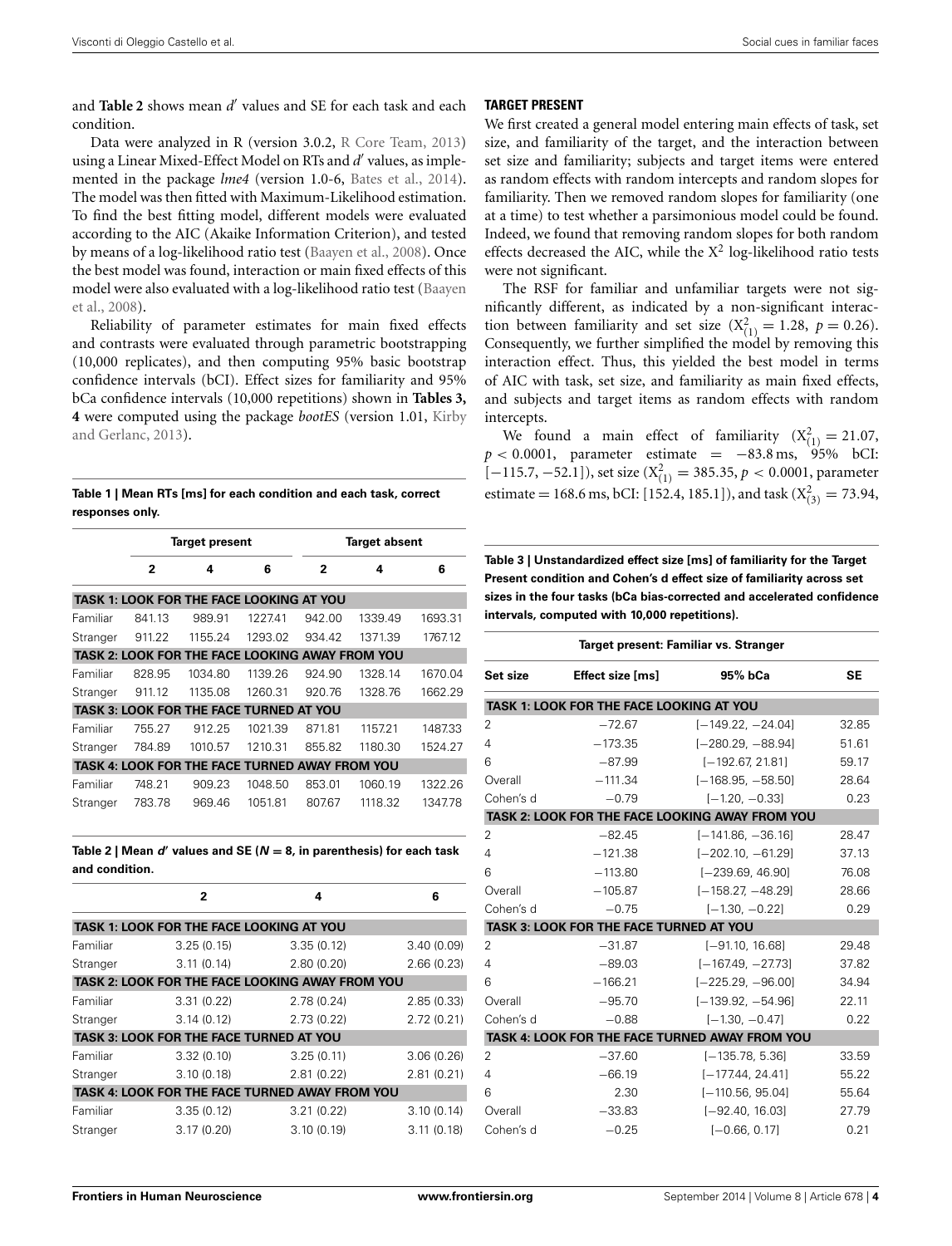*p <* 0*.*0001). The strong effect of set size on target present trials for all tasks indicates that visual search for gaze direction and head angle is serial with no evidence for parallel search or pop-out. Mean slope for the RSF on target present trials for gaze detection was 91 ms/item for gaze direction and 77 ms/item

<span id="page-5-0"></span>**Table 4 | Unstandardized effect size [ms] of familiarity for the Target Absent conditions and Cohen's d effect size of familiarity across set sizes in the four tasks (bCa bias-corrected and accelerated confidence intervals, computed with 10,000 repetitions).**

| Target absent: Familiar vs. Stranger            |                         |                     |           |  |  |
|-------------------------------------------------|-------------------------|---------------------|-----------|--|--|
| <b>Set Size</b>                                 | <b>Effect Size [ms]</b> | 95% bCa             | <b>SE</b> |  |  |
| TASK 1: LOOK FOR THE FACE LOOKING AT YOU        |                         |                     |           |  |  |
| 2                                               | 8.06                    | $[-47.17, 32.78]$   | 19.31     |  |  |
| 4                                               | $-26.55$                | $[-91.56, 33.75]$   | 34.63     |  |  |
| 6                                               | $-67.91$                | $[-141.79, -22.10]$ | 30.91     |  |  |
| Overall                                         | $-28.80$                | $[-65.77, 1.13]$    | 17.27     |  |  |
| Cohen's d                                       | $-0.34$                 | $[-0.70, 0.06]$     | 0.19      |  |  |
| TASK 2: LOOK FOR THE FACE LOOKING AWAY FROM YOU |                         |                     |           |  |  |
| 2                                               | 3.41                    | $[-80.10, 71.01]$   | 41.31     |  |  |
| $\overline{4}$                                  | $-2.36$                 | $[-47.92, 44.61]$   | 24.95     |  |  |
| 6                                               | 3.28                    | $[-143.78, 68.65]$  | 51.37     |  |  |
| Overall                                         | 1.44                    | $[-51.11, 37.60]$   | 22.46     |  |  |
| Cohen's d                                       | 0.01                    | $[-0.40, 0.47]$     | 0.22      |  |  |
| TASK 3: LOOK FOR THE FACE TURNED AT YOU         |                         |                     |           |  |  |
| 2                                               | 18.25                   | $[-85.08, 80.72]$   | 42.90     |  |  |
| $\overline{4}$                                  | $-22.01$                | $[-130.04, 57.16]$  | 49.99     |  |  |
| 6                                               | $-41.30$                | $[-144.60, 53.13]$  | 53.69     |  |  |
| Overall                                         | $-15.02$                | $[-74.48, 33.38]$   | 27.56     |  |  |
| Cohen's d                                       | $-0.11$                 | $[-0.52, 0.32]$     | 0.21      |  |  |
| TASK 4: LOOK FOR THE FACE TURNED AWAY FROM YOU  |                         |                     |           |  |  |
| $\overline{2}$                                  | 45.43                   | $[-0.51, 130.58]$   | 33.45     |  |  |
| 4                                               | $-51.51$                | $[-135.82, 13.64]$  | 39.85     |  |  |
| 6                                               | $-24.39$                | $[-122.19, 69.47]$  | 52.09     |  |  |
| Overall                                         | $-10.15$                | $[-58.77, 36.49]$   | 24.95     |  |  |
| Cohen's d                                       | $-0.08$                 | $[-0.49, 0.35]$     | 0.21      |  |  |

for head angle. Mean difference time for detection of target social cues in familiar and unfamiliar faces was 109 ms for gaze direction and 65 ms for head angle. We found a statistical difference between the two tasks (Gaze vs. Head, parameter estimate  $= 62.97$  ms, bCI: [49.2, 76.7]), but no difference between Task 1 and Task 2 (parameter estimate  $= 9.18$  ms, bCI: [−11.5, 30.1]) nor between Task 3 and Task 4 (parameter estimate = 15.57 ms, bCI:  $[-5.1, 36.1]$ ). For an overview of all results in the Target Present conditions see **[Tables 1](#page-4-0)**–**[3](#page-4-2)**, **[5](#page-5-1)**, and **[Figures 2](#page-6-0)**, **[3](#page-6-1)**.

#### **TARGET ABSENT**

We ran the same analysis for target absent and found that the best model was again with task, set size, and familiarity as main fixed effects, and subjects and target items as random effects with random intercepts. All interactions (two-way and three-way) were not significant.

We found a main effect of task  $(X_{(3)}^2 = 215.88, p < 0.0001)$ and set size  $(X_{(1)}^2 = 1443.3, p < 0.0001$ , parameter estimate = 335.5 ms, bCI: [320.9, 350.0]), but not for familiarity  $(X_{(1)}^2 = 1.3,$ *p* = 0.26, parameter estimate = −15.1 ms, bCI: [−41.9, 11.2]). Mean slope for the RSF on target absent trials for gaze detection was 192 ms/item for gaze direction and 143 ms/item for head angle. A contrast of tasks showed that the first two tasks were statistically different from the last two (Gaze vs. Head, parameter estimate  $= 95.0$  ms, bCI: [82.6, 107.0]), and that Task 3 was statistically different from Task 4 (Detect Full View vs. Detect Profile View, parameter estimate  $= 47.2$  ms, bCI: [29.6, 65.1]), but Task 1 was not statistically different from Task 2 (Detect Direct Gaze vs. Detect Averted Gaze, parameter estimate = 17.6 ms, bCI:  $[-0.1, 35.6]$ ). For an overview of all results in the Target Absent conditions see **[Tables 1](#page-4-0)**, **[2](#page-4-1)**, **[4](#page-5-0)**, **[5](#page-5-1)**, and **[Figures 2](#page-6-0)**, **[3](#page-6-1)**.

#### *d***- VALUES**

Since many subjects had False Alarm rates of 0, we computed the Hit and FA ratios by adding 0.5 and dividing by  $N + 1$ , thus scaling the ratios to avoid extremes. To analyze d' values, we used the same analyses (Linear Mixed-Effect Models) as described above.

<span id="page-5-1"></span>**Table 5 | RSF slope estimates for Target Present and Target Absent conditions for the four tasks and for Familiar/Stranger targets (bCa bias-corrected and accelerated confidence intervals, computed with 10,000 repetitions).**

| <b>Task</b>           | <b>Familiar</b> |                  | <b>Stranger</b> |                  |  |
|-----------------------|-----------------|------------------|-----------------|------------------|--|
|                       | Slope [ms/item] | 95% bCa          | Slope [ms/item] | 95% bCa          |  |
| <b>TARGET PRESENT</b> |                 |                  |                 |                  |  |
| Look AT               | 96.92           | [78.14, 114.83]  | 100.75          | [63.68, 128.79]  |  |
| Look AWAY             | 79.20           | [63.29, 94.29]   | 87.04           | [59.44, 107.46]  |  |
| Turn AT               | 66.72           | [45.89, 96.26]   | 100.30          | [74.13, 134.84]  |  |
| Turn AWAY             | 76.25           | [52.17, 97.77]   | 66.28           | [41.78, 88.46]   |  |
| <b>TARGET ABSENT</b>  |                 |                  |                 |                  |  |
| Look AT               | 189.23          | [169.36, 212.27] | 208.23          | [180.41, 227.53] |  |
| Look AWAY             | 185.66          | [153.98, 218.36] | 185.70          | [151.22, 215.19] |  |
| Turn AT               | 152.22          | [119.09, 182.93] | 167.11          | [132.52, 204.42] |  |
| Turn AWAY             | 117.93          | [93.66, 149.14]  | 135.39          | [112.93, 157.53] |  |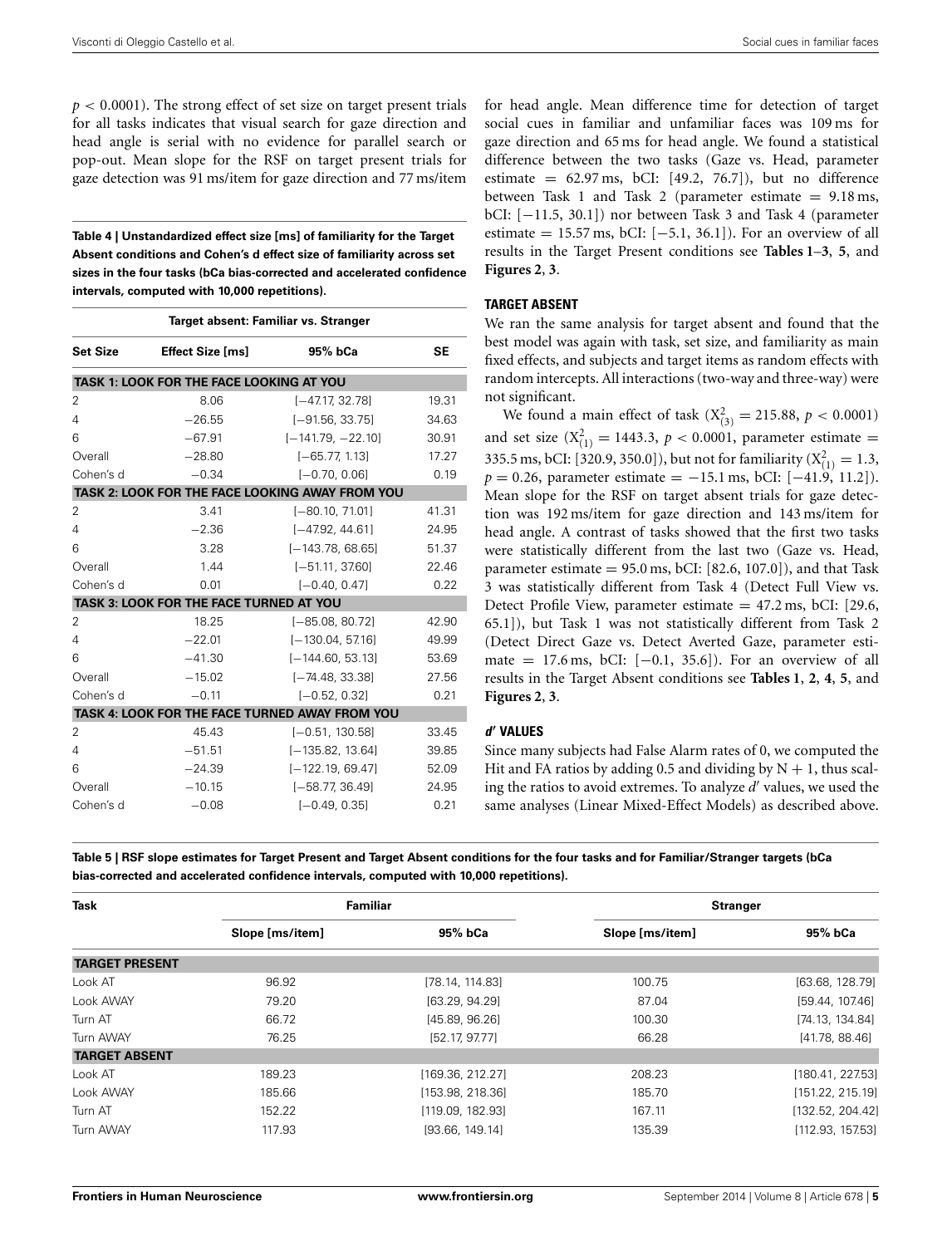

<span id="page-6-0"></span>



<span id="page-6-1"></span>We found that the best model was with task, set size, and familiarity as main fixed effects, and subjects as random effects with random intercepts. All interactions (two-way and three-way) were not significant.

We found a main effect of set size  $(X_{(1)}^2 = 10.26, p = 0.0014,$ parameter estimate =  $-0.1284$  [ $-0.2074$ ,  $-0.0509$ ]), familiarity  $(X_{(1)}^2 = 14.32, p = 0.0002,$  parameter estimate = 0.2490 [0.1258, 0.3769]), and task  $(X_{(3)}^2 = 7.83, p = 0.0497)$ . The contrasts for task we specified before were not statistically significant for the *d*' values: Gaze vs. Head angle, parameter estimate = −0.0538 [−0.3510, 0.0060]; Task 1 vs. Task 2, parameter estimate = 0.0872 [−0.2134, 0.1430]; Task 3 vs. Task 4, parameter estimate = −0.0570 [−0.1081, 0.2547] (see **[Table 2](#page-4-1)** for the mean *d* values and SE for each condition and each task).

## **DISCUSSION**

Face perception is arguably one of the most developed visual skills in humans. Faces are detected more readily than other objects [\(Crouzet et al.](#page-9-0), [2010\)](#page-9-0). Familiar face perception is especially sensitive and efficient and is dramatically better than unfamiliar face perception [\(Jenkins and Burton](#page-10-27), [2011\)](#page-10-27). Here we show that one class of social cues transmitted by faces—perception of the direction of another's attention—is detected much more rapidly in familiar faces than in unfamiliar faces. In previous work, we have shown that personally familiar faces, as compared to faces of strangers, are detected more readily in conditions with reduced attentional resources and even without awareness [\(Gobbini et al.](#page-10-22), [2013b](#page-10-22)). With the experiments reported in the present manuscript, we extend this line of research to show that the increased efficiency afforded by familiarity includes not only simple detection but also the perception of socially-relevant cues.

We used a visual search paradigm to test the effect of face familiarity on the detection of a target with a different gaze or head orientation. We found that the familiarity of the face with the target feature had a strong effect on detection time but no effect on RSF slopes—in other words, a facilitation of social cue detection that was constant across set sizes. This result indicates that the social cue was detected much faster in familiar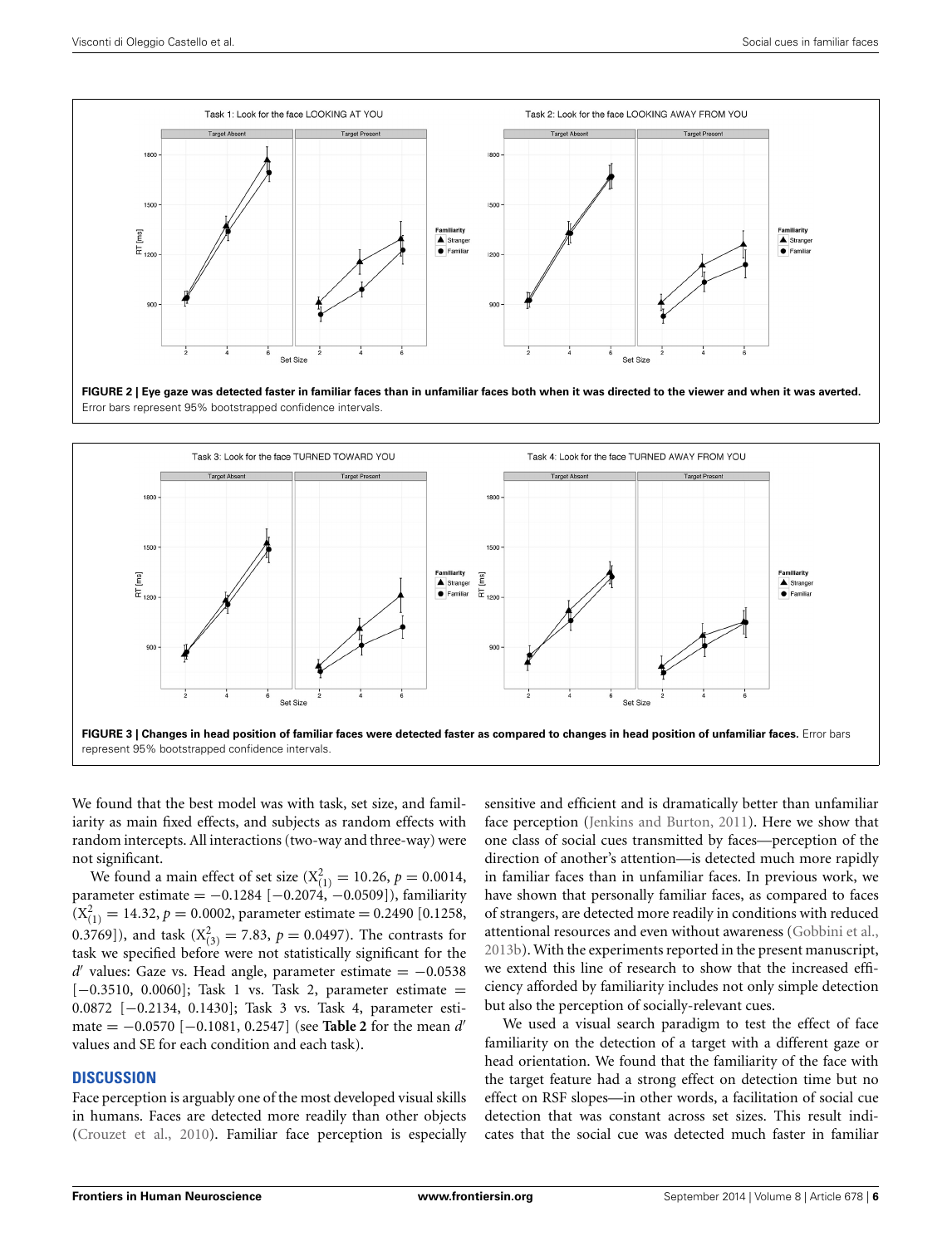than unfamiliar faces and that attentional capture—a bias to process the familiar faces earlier in a serial visual search—did not play a significant role, as such an effect would be reflected in a flatter RSF.

As expected we found that increasing the number of distractors made the task harder as evidenced by increased reaction times and decreased *d'* values. Moreover, as expected, we found that detecting a target head orientation was faster than detecting a target gaze direction, albeit with no difference in accuracy. This effect could be due to the fact that head orientation differences are evident in larger changes in the visual stimulus than are gaze direction differences, thus making the visual search easier.

Our results clearly show that detection of target gaze directions and head angles involves a serial visual search with no indication of parallel processing or pop-out. Detection times on target present trials showed a strong effect of set size. This finding is consistent with those of [Tong and Nakayama](#page-11-12) [\(1999](#page-11-12)) who found that detection of a target individual (self or a stranger) among distractor faces involved a serial search. Pop-out for simple face detection among non-face distractors was shown in one report using large set sizes [\(Hershler and Hochstein](#page-10-10), [2005](#page-10-10)) but appears to be due to low level visual features, namely the amplitude spectrum of spatial frequencies [\(VanRullen, 2006](#page-11-8)).

Images of familiar and unfamiliar faces were carefully matched. All pictures were made with the same lighting and photographic equipment in a studio setting. Mean luminance and contrast were the same for all stimuli. Thus, spurious low-level differences cannot account for performance differences between the detection of familiar and stranger targets. Indeed, we found a large main effect of familiarity for both the speed and accuracy of target detection.

The slope of the RSF is an indication of how much time is required to check each stimulus for the target feature. Target absent trials require checking all stimuli for the target feature, resulting in RSF slopes that are twice as steep as those for target present trials on which visual search terminates with detection of the target feature. Processing each distractor for gaze orientation, as indicated by the RSF slope on target absent trials, required on average 192 ms, and processing each distractor for head angle required 143 ms. In this context, the effect of familiarity on gaze orientation and head angle tasks (109 ms and 65 ms, respectively) suggests that the times to process these signals in familiar faces are markedly faster than the corresponding processing times for unfamiliar faces.

Familiar faces also may attract attention, biasing visual search to process familiar faces earlier than unfamiliar faces, an effect that also could cause faster detection of social cues in familiar faces. Such an effect, however, would make the RSF slope flatter for familiar target trials than for unfamiliar target trials, an effect that [was](#page-11-12) [not](#page-11-12) [significant](#page-11-12) [in](#page-11-12) [the](#page-11-12) [current](#page-11-12) [study.](#page-11-12) [In](#page-11-12) Tong and Nakayama [\(1999](#page-11-12)), the RSF slope was slightly flatter for finding one's own face than for finding an unfamiliar face target in a visual search task. This effect was not significant in their first experiment, with an RSF slope difference of 15 ms/item, and was significant in the second experiment, with an RSF slope difference of 23 ms/item. Estimate of the equivalent effect in our data, based on target present trials as in [Tong and Nakayama](#page-11-12)

[\(1999\)](#page-11-12), was 10 ms/item and not significant. When we include this non-significant effect in a model that accounts for the difference in detection times with both cue processing and RSF slope differences, the facilitation of detection by familiarity is still due mostly to a faster processing of the social cue rather than to looking at familiar faces earlier. The more parsimonious explanation that better fits our data, therefore, is that the target social cue—gaze angle and head direction—is examined in each stimulus in the search array, that this process is serial, that a familiar face is no more likely than an unfamiliar face to be examined earlier in the serial search, and that the social cue is processed more quickly if the face is familiar.

We also found that responding "no" on target absent trials was slowed by 20–40 ms if the distractors all had attention directed away from the viewer, as indicated either by averted gaze or averted head angle. Perceived gaze and head orientation represent strong signals for reallocating attention in humans, and the attentional shift to the side elicited when someone else stares or turns their head away from us appears to be automatic [\(Friesen and Kingstone](#page-10-28), [1998;](#page-10-28) [Frischen et al., 2007](#page-10-29)). This automatic diversion of attention may be the underlying cause for slower response times on target absent trials when distractor face images had averted gaze or head angle. To summarize, not only are familiar fac[es detected faster than are faces of strangers \(](#page-11-12)Tong and Nakayama, [1999;](#page-11-12) [Deuve et al.](#page-9-6), [2009;](#page-9-6) [Ramon et al., 2011;](#page-10-30) [Gobbini et al., 2013b](#page-10-22)) but also cues that represent strong social signals [\(Perrett et al., 1985;](#page-10-18) [Senju and Johnson](#page-11-11), [2009](#page-11-11); [Stein et al.,](#page-11-2) [2011](#page-11-2); [Gobbini et al.](#page-10-7), [2013a\)](#page-10-7)—eye gaze and head direction—are detected much more rapidly if they are perceived in a familiar face.

We spend a great amount of time at looking at faces of immediate family and close friends that become intimately familiar over repeated exposure and social interaction extending over years. This slow and prolonged exposure can contribute to the development of a more stable representation of the visual appearance of a familiar face. Personally familiar faces, in contrast to the faces of strangers, are detected faster and recognized with great efficiency in conditions of poor visibility and over large changes in a head angle, lighting, partial occlusion, and age [\(Burton et al.,](#page-9-11) [1999](#page-9-11); [O'Toole et al.](#page-10-31)[,](#page-9-12) [2006](#page-10-31)[;](#page-9-12) [Johnston and Edmonds](#page-10-32)[,](#page-9-12) [2009](#page-10-32)[;](#page-9-12) Burton and Jenkins, [2011\)](#page-9-12). Personally familiar faces are among the most highly-learned and salient visual stimuli for humans and are associated with changes in the representation of both the visual appearance and associated person knowledge, affording highly efficient and robust recognition. By contrast, recognition of unfamiliar faces—identifying a target unfamiliar face among other face[s—is surprisingly inaccurate](#page-10-31) [\(Burton et al., 1999](#page-9-11)[;](#page-10-31) O'Toole et al., [2006;](#page-10-31) [Burton and Jenkins, 2011](#page-9-12)). Whereas the performance of machine vision systems for face recognition is equivalent to human performance for unfamiliar face recognition, human performa[nce for familiar face recognition is much better \(](#page-10-27)Jenkins and Burton, [2011;](#page-10-27) [O'Toole et al., 2011](#page-10-33)). Understanding the perceptual and neural mechanisms underlying this remarkable performance is of great interest for understanding how neural systems become highly efficient for highly salient stimuli and for designing better machine vision systems. The relative roles played by detectors for fragmentary or holistic visual features and by top-down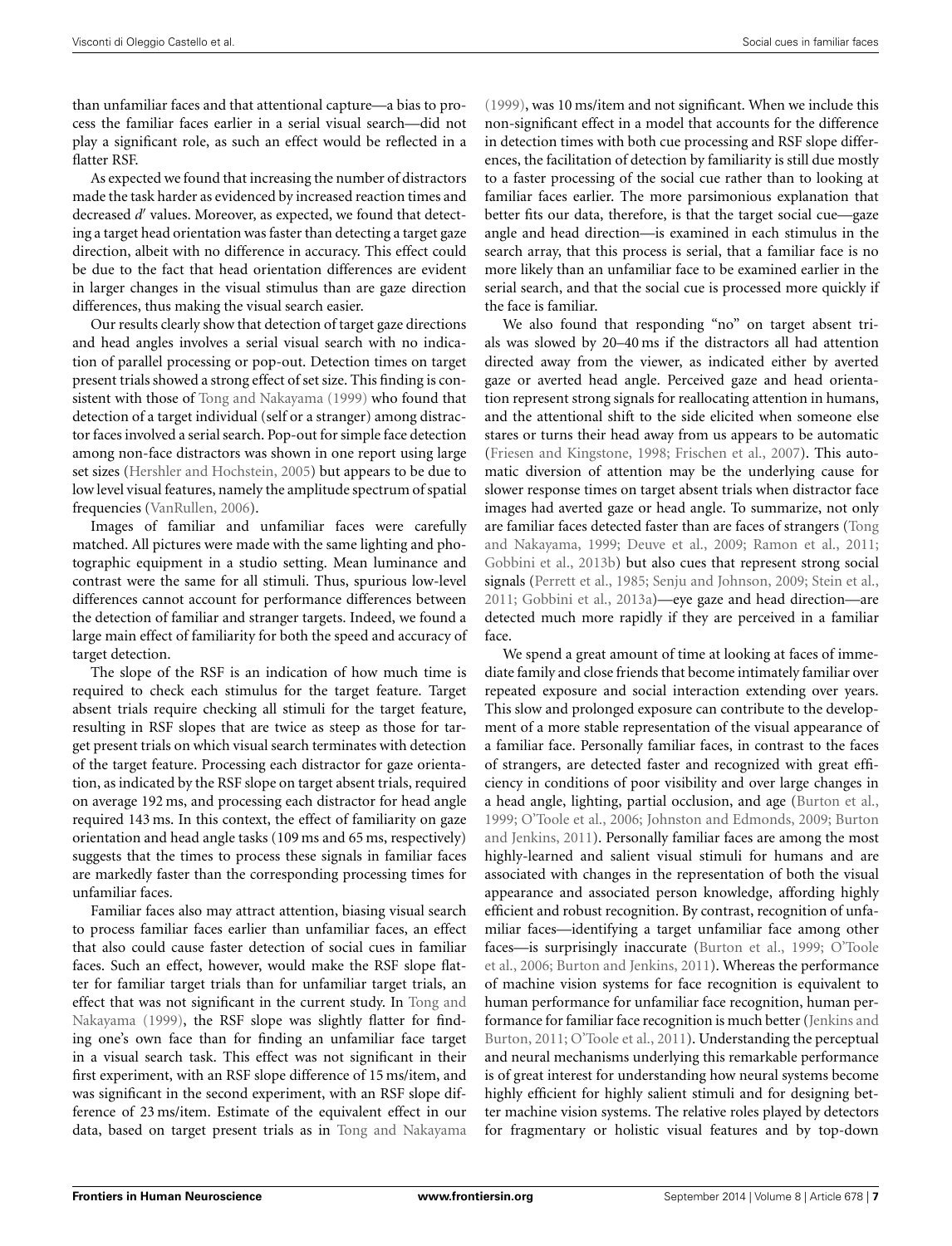influences of semantic information in the facilitation of familiar face processing are unknown. Face detection and perception of the direction of another's attention, however, appear to be extremely fast, efficient, and independent of attentional resources and even awareness [\(Jiang et al.](#page-10-5), [2007;](#page-10-5) [Crouzet and Thorpe](#page-9-13), [2011;](#page-9-13) [Gobbini et al.](#page-10-7), [2013a\)](#page-10-7), suggesting that top-down influences of semantic information may play a minor role and that facilitation of familiar face processing may be due mostly to the development of detectors of fragmentary or holistic visual features that are specific to familiar individuals.

A distributed system for face perception has been described in humans[\(Haxby et al.](#page-10-12)[,](#page-10-3) [2000](#page-10-12)[,](#page-10-3) [2002](#page-10-13)[;](#page-10-3) [Ishai et al., 2005](#page-10-34)[;](#page-10-3) Gobbini and [Haxby,](#page-11-15) [2007](#page-10-3)[;](#page-11-15) [Haxby and Gobbini](#page-10-35)[,](#page-11-15) [2011](#page-10-35)[\)](#page-11-15) [and](#page-11-15) [monkeys](#page-11-15) [\(](#page-11-15)Tsao et al., [2008;](#page-11-15) [Freiwald and Tsao](#page-10-36), [2010](#page-10-36)). In humans the system includes visual cortical areas that are involved in perception of invariant visual attributes diagnostic of identity and perception of changeable aspects for facial expression and speech (the "core system") and additional areas involved in representation of information associated with faces, such as person knowledge, emotion, and spatial attention (the "extended system") [\(Haxby et al., 2000,](#page-10-12) [2002](#page-10-13); [Ishai et al., 2005;](#page-10-34) [Gobbini and Haxby, 2007](#page-10-3); [Taylor et al.](#page-11-16), [2009](#page-11-16); [Natu and O'Toole, 2011](#page-10-37); [Bobes et al.](#page-9-14), [2013\)](#page-9-14). Repeated exposure to faces might result in natural and protracted learning that tunes this hierarchical and distributed system at all levels to afford efficient and robust detection and identification of these faces. This could be due to development of representations of the visual appearance across many different changes in head angle, lighting, expression, and partial occlusion. The integration of multiple representations into a general representation of an individual could help build a system that is stable, robust, and efficient [\(Bruce, 1994;](#page-9-15) [Burton et al., 2011\)](#page-9-16). Neurophysiological data from monkeys suggest that a view-independent representation of faces is achieved through a series of processing steps from posterior toward more anterior face responsive patches in the temporal cortex that exhibit population responses tuned to head angle more posteriorly (MF/ML) and to head-angle invariant face identity more anteriorly (AM) [\(Freiwald and Tsao, 2010](#page-10-36)). In humans, face areas in the core system are tuned differentially to face parts (the occipital face area, OFA), invariant aspects that support recognition of identity (the fusiform face area, FFA) and changeable aspects such as facial expression, eye gaze, and speech movements (the pSTS). In addition, human face areas have been described in anterior temporal and inferior frontal cortices (the ATFA and IFFA[\) that may play a critical role in identification \(](#page-10-38)Rajimehr et al[.,](#page-10-41) [2009;](#page-10-38) [Kriegeskorte et al.](#page-10-39)[,](#page-10-41) [2007](#page-10-39)[;](#page-10-41) [Natu et al., 2010;](#page-10-40) Nestor et al., [2011;](#page-10-41) [Kietzmann et al., 2012](#page-11-17); [Anzellotti and Caramazza](#page-9-17), [2014](#page-9-17); [Anzellotti et al.](#page-9-18), [2014\)](#page-9-18).

Classical cognitive models on face perception and recognition posit that visual recognition necessarily precedes access to person knowledge [\(Bruce and Young, 1986](#page-9-19)). Evoked potential studies have shown that the first face-specific response to a face, the N170, is not modulated by familiarity [\(Bentin et al.](#page-9-20), [1999;](#page-9-20) [Puce et al.](#page-10-11), [1999](#page-10-11); [Eimer, 2000;](#page-9-21) [Paller et al., 2000;](#page-10-42) [Abdel Rahman,](#page-9-22) [2011](#page-9-22) but see also [Caharel et al., 2011\)](#page-9-23). Instead, modulation of the response by familiarity appears at later latencies (greater than 250 ms) [\(Eimer, 2000](#page-9-21); [Schweinberger et al.](#page-11-18), [2004](#page-11-18); [Tanaka et al.](#page-11-19), [2006](#page-11-19)). Whereas early face-specific evoked potentials are recorded

in posterior temporal locations, the later potentials that are modulated by familiarity are recorded in temporal, frontal and parietal locations [\(Bentin et al., 1999;](#page-9-20) [Puce et al.](#page-10-11), [1999](#page-10-11); [Eimer, 2000](#page-9-21); [Tanaka et al.](#page-11-19), [2006\)](#page-11-19). Faster detection without awareness of personally familiar faces as compared to faces of strangers suggest that early face processing that precedes explicit recognition may be facilitated for personally familiar faces [\(Gobbini et al.](#page-10-22), [2013b\)](#page-10-22). Models of object perception hypothesize that the recognition of objects despite pronounced changes in appearance is due to a multistep sequence of processing, characterized by stages in which stimulus features of increasing complexity are analyzed and combined until a representation, invariant to visual transformation is achieved in the inferior temporal cortex [\(Ullman et al., 2002](#page-11-20); [Riesenhuber and Poggio, 2002](#page-11-21); [Serre et al., 2007](#page-11-22); [DiCarlo et al.](#page-9-24), [2012](#page-9-24); but see also [Kravitz et al.](#page-10-43), [2013\)](#page-10-43).

Psychophysical studies have shown that faces can be detected very rapidly, with the earliest reliable saccades to faces at 100– 110 ms [\(Crouzet et al., 2010;](#page-9-0) [Crouzet and Thorpe, 2011\)](#page-9-13). Face specific patterns of neural activity can be detected as early as 100 [ms with EEG using multivariate pattern analysis \(](#page-9-25)Cauchoix et al., [2014](#page-9-25)). These very rapid responses to faces may be due to low-level visual features that are more frequent in faces [\(Tanskanen et al.](#page-11-23), [2005](#page-11-23)). For example, [Honey et al.](#page-10-44) [\(2008\)](#page-10-44) and [Crouzet and Thorpe](#page-9-13) [\(2011\)](#page-9-13) demonstrated the importance of specific spatial frequency amplitudes underlying ultra-fast face detection. Specific properties of faces, such as eye gaze direction, head angle and personal familiarity, differentially facilitate detection even without awareness [\(Stein et al.](#page-11-2), [2011](#page-11-2); [Gobbini et al.](#page-10-7), [2013a](#page-10-7)[,b\)](#page-10-22). These findings raise the question of how such fast and preconscious processing can be achieved—through a subcortical system (for a review see [Tamietto and de Gelder](#page-11-5), [2010](#page-11-5) but see also [Pessoa and Adolphs, 2010](#page-10-9)) or through a cortical route with a fast [feed-forward integration of information \(](#page-11-24)VanRullen and Thorpe, [2001](#page-11-24)) and activation of the distributed network in the fronto-parietal areas for retrieval of person knowledge. Highly-learned representations of personally familiar faces may also include detectors for visual features—face fragments or more holistic configurations—that are diagnostic for familiar individuals [\(Butler et al., 2010](#page-9-26)). The facilitation of familiar face processing that appears to be at least partially independent of attentional resources and awareness may be due to activation of such learned diagnostic feature detectors. The results presented here suggest that these detectors also may be specific for features that carry social signals, such as eye gaze direction, head orientation, and expression.

A largely unexplored mechanism in the expertise for familiar faces involves detectors for diagnostic facial features in early visual cortex. [Petro et al.](#page-10-45) [\(2013](#page-10-45)) have shown facial attributes such as gender and expression can be decoded, using multivariate pattern analysis (MVPA), in V1 cortical patches. Diagnostic features specific to familiar faces might be learned through experience and might afford "pre-recognition" detection, namely facilitated detection without an explicit recognition of the identity of highly familiar faces. Instead, explicit recognition of a highly familiar face may require top-down processing from neural systems that are involved in retrieval of person knowledge and in the emotional response, and this top-down input could serve to tune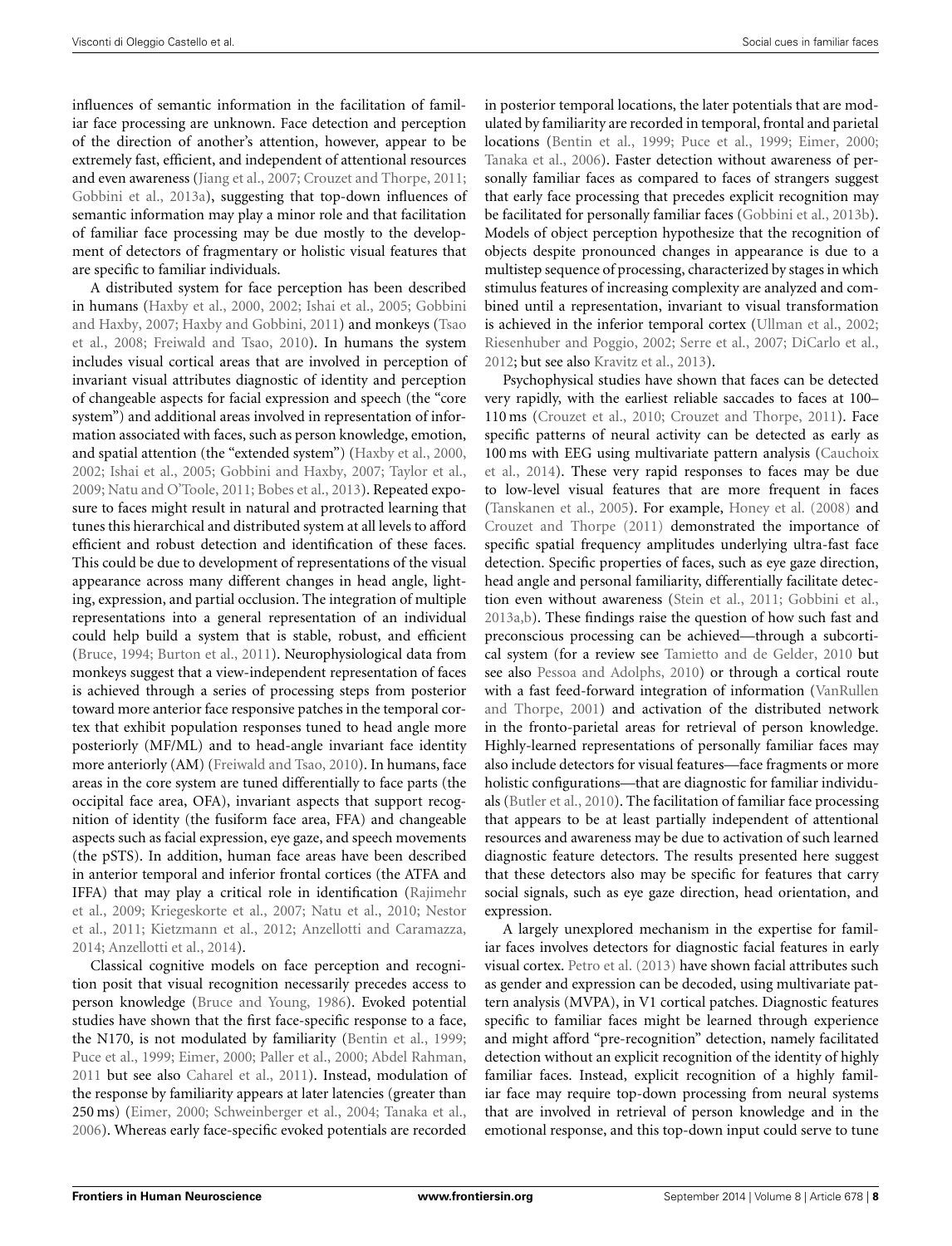and amplify the visual representation of personally familiar faces [\(Gobbini and Haxby, 2007](#page-10-3); [Gobbini](#page-10-4), [2010](#page-10-4)).

In this manuscript we have presented new evidence for facilitated processing of personally familiar faces. We have highlighted the importance of testing the human system for familiar face detection and recognition. Experiments using familiar faces as stimuli can offer insight on the organization of the neural systems for recognition of highly familiar objects, can help improve software for face recognition and can shed further light on practical issues such as flaws in eye witness reports. Our expertise with face recognition seems to be most developed for familiar faces, and unfamiliar face recognition is disappointing. Our expertise with familiar faces could be due to the integrated functioning of the distributed neural system for face perception at multiple levels [\(Haxby et al., 2000](#page-10-12), [2001](#page-10-46); [Gobbini and Haxby,](#page-10-3) [2007](#page-10-3); [Haxby and Gobbini, 2011](#page-10-35)). The extended system components for the representation of person knowledge may interact with the representation of the visual appearance to stabilize and strengthen the representation of visual features that are diagnostic of the identity and facial gestures of familiar individuals. The development of a robust representation of the visual appearances of familiar individuals affords detection even in conditions with poor visibility [\(O'Toole et al., 2006](#page-10-31); [Burton and Jenkins,](#page-9-12) [2011](#page-9-12)). Activation of these simple features might facilitate detection preceding explicit recognition and facilitate processing of social signals. Understanding how learning tunes integrated processing of personally familiar faces in the hierarchical system for face perception may serve as a model for how learning tunes neural systems for recognition of other highly salient stimuli, such as gestures and actions, personal objects and places, or voices and written words.

#### **AUTHOR CONTRIBUTIONS**

M. Ida Gobbini conceived the idea; M. Ida Gobbini, J. Swaroop Guntupalli and Matteo Visconti di Oleggio Castello designed the experiment; J. Swaroop Guntupalli and Hua Yang collected and analyzed the data of a pilot study; Matteo Visconti di Oleggio Castello collected and analyzed the data for the final experiment; M. Ida Gobbini and Matteo Visconti di Oleggio Castello wrote the manuscript; Hua Yang and J. Swaroop Guntupalli provided critical inputs to the final version of the manuscript.

#### **ACKNOWLEDGMENTS**

The authors would like to thank Jim Haxby and Carlo Cipolli for insightful discussions and comments on the manuscript. The authors would like to thank also Ming Meng and Patrick Cavanagh for feedback on the experimental design. Furthermore, the authors would like to thank Easha Narayan, Kelsey Wheeler and Courtney Rogers for help with subject recruitment and stimulus development.

#### **REFERENCES**

- <span id="page-9-22"></span>Abdel Rahman, R. (2011). Facing good and evil: early brain signatures of affective biographical knowledge in face recognition. *Emotion* 11, 1397–1405. doi: 10.1037/a0024717
- <span id="page-9-3"></span>Allison, T., Puce, A., and McCarthy, G. (2000). Social perception from visual cues: role of the STS region. *Trends Cogn. Sci.* 4, 267–278. doi: 10.1016/S1364-6613 (00)01501-1
- <span id="page-9-17"></span>Anzellotti, S., and Caramazza, A. (2014). Individuating the neural bases for the recognition of conspecifics with MVPA. *Neuroimage* 89, 165–170. doi: 10.1016/j.neuroimage.2013.12.005
- <span id="page-9-18"></span>Anzellotti, S., Fairhall, S. L., and Caramazza, A. (2014). Decoding representations of face identity that are tolerant to rotation. *Cereb. Cortex* 24, 1988–1995. doi: 10.1093/cercor/bht046
- <span id="page-9-10"></span>Baayen, R. H., Davidson, D. J., and Bates, D. M. (2008). Mixed-effects modeling with crossed random effects for subjects and items. *J. Mem. Lang*. 59, 390–412. doi: 10.1016/j.jml.2007.12.005
- <span id="page-9-9"></span>Bates, D., Maechler, M., Bolker, B., and Walker, S. (2014). *lme4: Linear Mixed-Effects Models Using Eigen and S4*. R package version 1.0-6. Available online at: [http://](http://CRAN.R-project.org/package=lme4) CRAN*.*R-project*.*[org/package](http://CRAN.R-project.org/package=lme4)=lme4
- <span id="page-9-1"></span>Bentin, S., Allison, T., Puce, A., Perez, E., and McCarthy, G. (1996). Electrophysiological studies of face perception in humans. *J. Cogn. Neurosci.* 8, 551–565. doi: 10.1162/jocn.1996.8.6.551
- <span id="page-9-20"></span>Bentin, S., Deouell, L. Y., and Soroker, N. (1999). Selective visual streaming in face recognition: evidence from developmental prosopagnosia. *Neuroreport* 10, 823–827.
- <span id="page-9-14"></span>Bobes, M. A., Lage Castellanos, A., Quiñones, I., García, L., and Valdes-Sosa, M. (2013). Timing and tuning for familiarity of cortical responses to faces. *PLoS ONE* 8:e76100. doi: 10.1371/journal.pone.0076100
- <span id="page-9-8"></span>Brainard, D. H. (1997). The psychophysics toolbox. *Spat. Vis.* 10, 433–436.
- <span id="page-9-15"></span>Bruce, V. (1994). Stability from variation: the case of face recognition. The M. D. Vernon memorial lecture. *Q. J. Exp. Psychol*. 47A, 5–28.
- <span id="page-9-19"></span>Bruce, V., and Young, A. (1986). Understanding face recognition. *Br. J. Psychol.* 77, 305–327.
- <span id="page-9-12"></span>Burton, A. M., and Jenkins, R. (2011). "Unfamiliar face perception," in *Handbook of Face Perception*, eds A. J. Calder, G. Rhodes, M. H. Johnson, and J. V. Haxby (Oxford: Oxford University Press), 287–306.
- <span id="page-9-16"></span>Burton, A. M., Jenkins, R., and Schweinberger, S. R. (2011). Mental representations of familiar faces. *Br. J. Psychol*. 102, 943–958. doi: 10.1111/j.2044- 8295.2011.02039.x
- <span id="page-9-11"></span>Burton, A. M., Wilson, S., Cowan, M., and Bruce, V. (1999). Face recognition in poor quality video: evidence from security surveillance. *Psychol. Sci.* 10, 243–248.
- <span id="page-9-26"></span>Butler, S., Blais, C., Gosselin, F., Bub, D., and Fiset, D. (2010). Recognizing famous people. *Atten. Percept. Psychophys*. 72, 1444–1449. doi: 10.3758/APP.72.6.1444
- <span id="page-9-7"></span>Buttle, H., and Raymond, J. E. (2003). High familiarity enhances visual change detection for face stimuli. *Percept. Psychophys*. 65, 1296–1306. doi: 10.3758/BF03194853
- <span id="page-9-23"></span>Caharel, S., Jacques, C., d'Arripe, O., Ramon, M., and Rossion, B. (2011). Early electrophysiological correlates of adaptation to personally familiar and unfamiliar faces across viewpoint changes. *Brain Res*. 1387, 85–98. doi: 10.1016/j.brainres.2011.02.070
- <span id="page-9-5"></span>Carlin, J. D., Rowe, J. B., Kriegeskorte, N., Thompson, R., and Calder, A. J. (2012). Direction-sensitive codes for observed head turns in human superior temporal sulcus. *Cereb. Cortex* 22, 735–744. doi: 10.1093/cercor/ bhr061
- <span id="page-9-25"></span>Cauchoix, M., Barragan-Jason, G., Serre, T., and Barbeau, E. J. (2014). The neural dynamics of face detection in the wild revealed by MVPA. *J. Neurosci*. 34, 846–854. doi: 10.1523/JNEUROSCI.3030-13.2014
- <span id="page-9-0"></span>Crouzet, S. M., Kirchner, H., and Thorpe, S. J. (2010). Fast saccades toward faces: face detection in just 100 ms. *J. Vis*. 10, 1–17. doi: 10.1167/10.4.16
- <span id="page-9-13"></span>Crouzet, S. M., and Thorpe, S. J. (2011). Low-level cues and ultra-fast face detection. *Front. Psychol*. 2:342. doi: 10.3389/fpsyg.2011.00342
- <span id="page-9-6"></span>Deuve, C., Van der Stigchel, S., Brédart, S., and Theeuwes, J. (2009). You do not find your own face faster; you just look at it longer. *Cognition* 111, 114–122. doi: 10.1016/j.cognition.2009.01.003
- <span id="page-9-24"></span>DiCarlo, J. J., Zoccolan, D., and Rust, N. C. (2012). How does the brain solve visual object recognition? *Neuron* 73, 415–434. doi: 10.1016/j.neuron.2012.01.010
- <span id="page-9-21"></span>Eimer, M. (2000). The face-specific N170 component reflects late stages in the structural encoding of faces. *Neuroreport* 11, 2319–2324. doi: 10.1097/00001756-200007140-00050
- <span id="page-9-2"></span>Eimer, M., and Holmes, A. (2002). An ERP study on the time course of emotional face processing. *Neuroreport* 13, 427–431. doi: 10.1097/00001756-200203250- 00013
- <span id="page-9-4"></span>Engell, A. D., and Haxby, J. V. (2007). Facial expression and gaze-direction in human superior temporal sulcus. *Neuropsychologia* 45, 3234–3241. doi: 10.1016/j.neuropsychologia.2007.06.022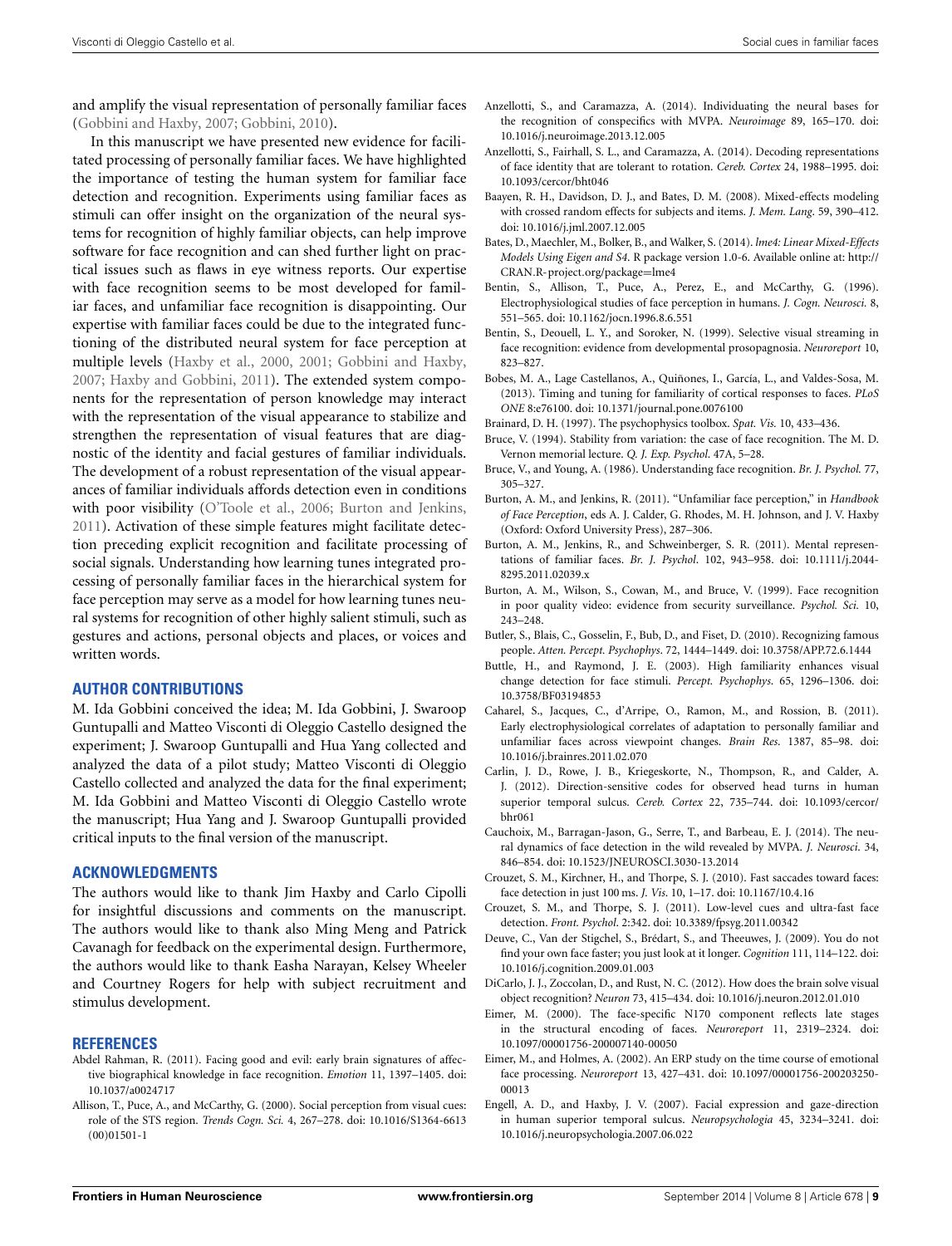- <span id="page-10-23"></span>Persike, M., Meinhardt-Injac, B., and Meinhardt, G. (2013). The preview benefit for familiar and unfamiliar faces. *Vision Res*. 87, 1–9. doi: 10.1016/j.visres.2013.05.005
- <span id="page-10-36"></span>Freiwald, W. A., and Tsao, D. Y. (2010). Functional compartmentalization and viewpoint generalization within the macaque face-processing system. *Science* 330, 845–851. doi: 10.1126/science.1194908
- <span id="page-10-28"></span>Friesen, C. K., and Kingstone, A. (1998). The eyes have it! Reflexive orienting is triggered by nonpredictive gaze. *Psychon. Bull. Rev.* 5, 490–495.
- <span id="page-10-29"></span>Frischen, A., Bayliss, A. P., and Tipper, S. P. (2007). Gaze cueing of attention: visual attention, social cognition, and individual differences. *Psychol. Bull.* 133, 694–724. doi: 10.1037/0033-2909.133.4.694
- <span id="page-10-4"></span>Gobbini, M. I. (2010). "Distributed process for retrieval of person knowledge," in *Social Neuroscience: Toward the Underpinnings of the Social Mind*, eds A. Todorov, S. T. Fiske, and D. A. Prentice (New York, NY: Oxford University Press), 40–53.
- <span id="page-10-16"></span>Gobbini, M. I., Gentili, C., Ricciardi, E., Bellucci, C., Salvini, P., Laschi, C., et al. (2011). Distinct neural systems involved in agency and animacy detection. *J. Cogn. Neurosci*. 23, 1911–1920. doi: 10.1162/jocn.2010.21574
- <span id="page-10-7"></span>Gobbini, M. I., Gors, J. D., Halchenko, Y. O., Hughes, H. C., and Cipolli, C. (2013a). Processing of invisible social cues. *Conscious. Cogn*. 22, 765–770. doi: 10.1016/j.concog.2013.05.002
- <span id="page-10-22"></span>Gobbini, M. I., Gors, J. D., Halchenko, Y. O., Rogers, C., Guntupalli, J. S., Hughes, H. C., et al. (2013b). Prioritized detection of personally familiar faces. *PLoS ONE* 8:e66620. doi: 10.1371/journal.pone.0066620
- <span id="page-10-2"></span>Gobbini, M. I., and Haxby, J. V. (2006). Neural response to the visual familiarity of faces. *Brain Res. Bull.* 71, 76–82. doi: 10.1016/j.brainresbull.2006.08.003
- <span id="page-10-3"></span>Gobbini, M. I., and Haxby, J. V. (2007). Neural systems for recognition of familiar faces. *Neuropsychologia* 45, 32–41. doi: 10.1016/j.neuropsychologia.2006.04.015
- <span id="page-10-15"></span>Gobbini, M. I., Koralek, A. C., Bryan, R. E., Montgomery, K. J., and Haxby, J. V. (2007). Two takes on the social brain: a comparison of theory of mind tasks. *J. Cogn. Neurosci*. 19, 1803–1814. doi: 10.1162/jocn.2007.19.11.1803
- <span id="page-10-0"></span>Gobbini, M. I., Leibenluft, E., Santiago, N., and Haxby, J. V. (2004). Social and emotional attachment in the neural representation of faces. *Neuroimage* 22, 1628–1635. doi: 10.1016/j.neuroimage.2004.03.049
- <span id="page-10-35"></span>Haxby, J. V., and Gobbini, M. I. (2011). "Distributed neural systems for face perception," in *Handbook of Face Perception*, eds A. J. Calder, G. Rhodes, M. H. Johnson, and J. V. Haxby (Oxford: Oxford University Press), 93–110.
- <span id="page-10-46"></span>Haxby, J. V., Gobbini, M. I., Furey, M. L., Ishai, A., Schouten, J. L., and Pietrini, P. (2001). Distributed and overlapping representations of faces and objects in ventral temporal cortex. *Science* 293, 2425–2430. doi: 10.1126/science.1063736
- <span id="page-10-12"></span>Haxby, J. V., Hoffman, E. A., and Gobbini, M. I. (2000). The distributed human neural system for face perception. *Trends Cogn. Sci*. 46, 223–233. doi: 10.1016/S1364-6613(00)01482-0
- <span id="page-10-13"></span>Haxby, J. V., Hoffman, E. A., and Gobbini, M. I. (2002). Human neural systems for face recognition and social communication. *Biol. Psychiatry* 51, 59–67. doi: 10.1016/S0006-3223(01)01330-0
- <span id="page-10-10"></span>Hershler, O., and Hochstein, S. (2005). At first sight: a high-level pop out effect for faces. *Vision Res*. 45, 1707–1724. doi: 10.1016/j.visres.2004.12.021
- <span id="page-10-19"></span>Hoffman, E. A., and Haxby, J. V. (2000). Distinct representations of eye gaze and identity in the distributed human neural system for face perception. *Nat. Neurosci*. 3, 80–84. doi: 10.1038/71152
- <span id="page-10-44"></span>Honey, C., Kirchner, H., and VanRullen, R. (2008). Faces in the cloud: fourier power spectrum biases ultrarapid face detection. *J. Vis.* 8, 9.1–9.13. doi: 10.1167/8.12.9
- <span id="page-10-34"></span>Ishai, A., Schmidt, C. F., and Boesiger, P. (2005). Face perception is mediated by a distributed cortical network. *Brain Res. Bull*. 67, 87–93. doi: 10.1016/j.brainresbull.2005.05.027
- <span id="page-10-27"></span>Jenkins, R., and Burton, A. M. (2011). Stable face representations. *Philos. Trans. R. Soc. Lond. B Biol. Sci*. 366, 1671–1683. doi: 10.1098/rstb.2010.037
- <span id="page-10-5"></span>Jiang, Y., Costello, P., and He, S. (2007). Processing of invisible stimuli: advantage of upright faces and recognizable words in overcoming interocular suppression. *Psychol. Sci.* 18, 349–355. doi: 10.1111/j.1467-9280.2007.01902.x
- <span id="page-10-6"></span>Jiang, Y., and He, S. (2006). Cortical responses to invisible faces: dissociating subsystems for facial-information processing. *Curr. Biol.* 16, 2023–2029. doi: 10.1016/j.cub.2006.08.084
- <span id="page-10-32"></span>Johnston, R. A., and Edmonds, A. J. (2009). Familiar and unfamiliar face recognition: a review. *Memory* 17, 577–596. doi: 10.1080/09658210902976969
- <span id="page-10-26"></span>Kirby, K. N., and Gerlanc, D. (2013). BootES: an R package for bootstrap confidence intervals on effect sizes. *Behav. Res. Methods* 45, 905–927. doi: 10.3758/s13428- 013-0330-5
- <span id="page-10-25"></span>Kleiner, M., Brainard, D., and Pelli, D. (2007). What's new in psychtoolbox-3? *Perception* 36(ECVP Abstract Supplement), 14.
- <span id="page-10-43"></span>Kravitz, D. J., Saleem, K. S., Baker, C. I., Ungerleider, L. G., and Mishkin, M. (2013). The ventral visual pathway: an expanded neural framework for the processing of object quality. *Trends Cogn. Sci*. 17, 26–49. doi: 10.1016/j.tics. 2012.10.011
- <span id="page-10-39"></span>Kriegeskorte, N., Formisano, E., Sorger, B., and Goebel, R. (2007). Individual faces elicit distinct response patterns in human anterior temporal cortex. *Proc. Natl. Acad. Sci. U.S.A*. 104, 20600–20605. doi: 10.1073/pnas.0705654104
- <span id="page-10-1"></span>Leibenluft, E., Gobbini, M. I., Harrison, T., and Haxby, J. V. (2004). Mothers' neural activation in response to pictures of their, and other, children. *Biol. Psychiatry* 56, 225–232. doi: 10.1016/j.biopsych.2004.05.017
- <span id="page-10-8"></span>Morris, J. S., Ohman, A., and Dolan, R. J. (1998). Conscious and unconscious emotional learning in the human amygdala. *Nature* 393, 467–470. doi: 10.1038/ 30976
- <span id="page-10-37"></span>Natu, V., and O'Toole, A. J. (2011). The neural processing of familiar and unfamiliar faces: a review and synopsis. *Br. J. Psychol*. 102, 726–747. doi: 10.1111/j.2044- 8295.2011.02053.x
- <span id="page-10-40"></span>Natu, V. S., Jiang, F., Narvekar, A., Keshvari, S., Blanz, V., and O'Toole, A. J. (2010). Dissociable neural patterns of facial identity across changes in viewpoint. *J. Cogn. Neurosci*. 22, 1570–1582. doi: 10.1162/jocn.2009.21312
- <span id="page-10-41"></span>Nestor, A., Plaut, D. C., and Behrmann, M. (2011). Unraveling the distributed neural code of facial identity through spatiotemporal pattern analysis. *Proc. Natl. Acad. Sci. U.S.A*. 108, 9998–10003. doi: 10.1073/pnas. 1102433108
- <span id="page-10-31"></span>O'Toole, A. J., Jiang, F., Roark, D., and Abdi, H. (2006). "Predicting human performance for face recognition," in *Face Processing, Advanced Modeling and Methods*, eds W. Zhao and R. Chellappa (Burlington, MA; San Diego, CA; London, UK: Elsevier), 293–320.
- <span id="page-10-14"></span>O'Toole, A. J., Roark, D., and Abdi, H. (2002). Recognizing moving faces: a psychological and neural synthesis. *Trends Cogn. Neurosci*. 6, 261–266. doi: 10.1016/s1364-6613(02)01908-3
- <span id="page-10-33"></span>O'Toole, A. J., Phillips, P. J., Weimer, S., Roark, D. A., Ayyad, J., Barwick, R., et al. (2011). Recognizing people from dynamic and static faces and bodies: dissecting identity with a fusion approach. *Vision Res*. 51, 74–83. doi: 10.1016/j.visres.2010.09.035
- <span id="page-10-20"></span>Pageler, N. M., Menon, V., Merin, N. M., Eliez, S., Brown, W. E., and Reiss, A. L. (2003). Effect of head orientation on gaze processing in fusiform gyrus and superior temporal sulcus. *Neuroimage* 20, 318–329. doi: 10.1016/S1053- 8119(03)00229-5
- <span id="page-10-42"></span>Paller, K. A., Gonsalves, B., Grabowecky, M., Bozic, V. S., and Yamada, S. (2000). Electrophysiological correlates of recollecting faces of known and unknown individuals. *Neuroimage* 11, 98–110. doi: 10.1006/nimg.1999.0521
- <span id="page-10-24"></span>Pelli, D. G. (1997). The VideoToolbox software for visual psychophysics: transforming numbers into movies. *Spat. Vis.* 10, 437–442. doi: 10.1163/156856897 X00366
- <span id="page-10-21"></span>Pelphrey, K. A., Singerman, J. D., Allison, T., and McCarthy, G. (2003). Brain activation evoked by perception of gaze shifts: the influence of context. *Neuropsychologia* 41, 156–170. doi: 10.1016/S0028-3932(02)00146-X
- <span id="page-10-18"></span>Perrett, D. I., Smith, P., Potter, D., Mistlin, A., Head, A., Milner, A., et al. (1985). Visual cells in the temporal cortex sensitive to face view and gaze direction. *Proc. R. Soc. Lond. B Biol. Sci.* 223, 293–317. doi: 10.1098/rspb.1985.0003
- <span id="page-10-9"></span>Pessoa, L., and Adolphs, R. (2010). Emotion processing and the amygdala: from a 'low road' to 'many roads' of evaluating biological significance. *Nat. Rev. Neurosci*. 11, 773–783. doi: 10.1038/nrn2920
- <span id="page-10-45"></span>Petro, L. S., Smith, F. W., Schyns, P. G., and Muckli, L. (2013). Decoding face categories in diagnostic subregions of primary visual cortex. *Eur. J. Neurosci*. 37, 1130–1139. doi: 10.1111/ejn.12129
- <span id="page-10-17"></span>Pitcher, D., Goldhaber, T., Duchaine, B., Walsh, V., and Kanwisher, N. (2012). Two critical and functionally distinct stages of face and body perception. *J. Neurosci*. 32, 15877–15885. doi: 10.1523/JNEUROSCI.2624-12.2012
- <span id="page-10-11"></span>Puce, A., Allison, T., and McCarthy, G. (1999). Electrophysiological studies of human face perception. III: effects of top-down processing on face-specific potentials. *Cereb. Cortex* 9, 445–958. doi: 10.1093/cercor/9.5.445
- <span id="page-10-38"></span>Rajimehr, R., Young, J. C., and Tootell, R. B. (2009). An anterior temporal face patch in human cortex, predicted by macaque maps. *Proc. Natl. Acad. Sci. U.S.A*. 106, 1995–2000. doi: 10.1073/pnas.0807304106
- <span id="page-10-30"></span>Ramon, M., Caharel, S., and Rossion, B. (2011). The speed of recognition of personally familiar faces. *Perception* 40, 437–449. doi: 10.1068/p6794